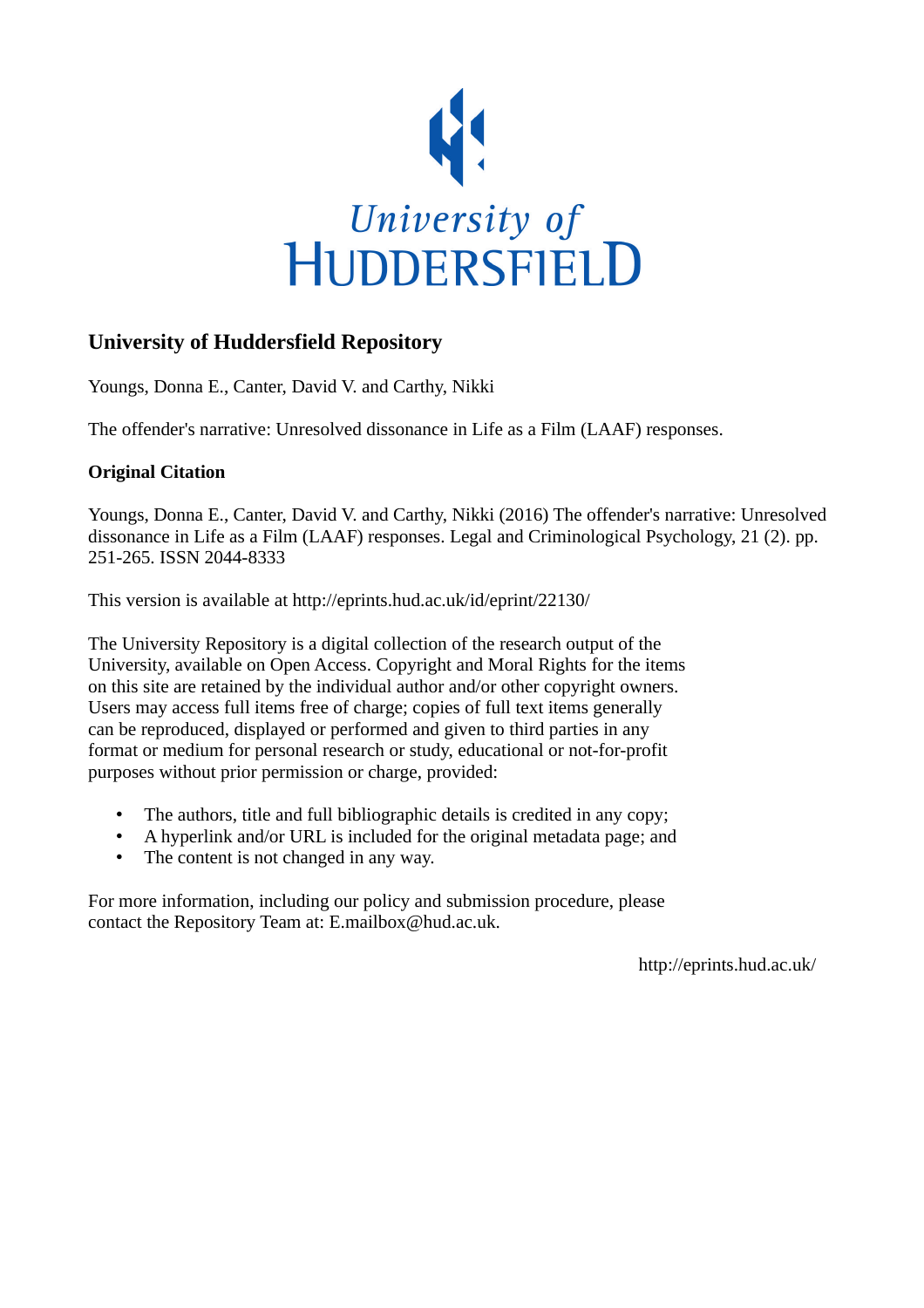## Legal and Criminological Psychology

## The offender's narrative: Unresolved dissonance in Life as a Film (LAAF) responses.

--Manuscript Draft--

| <b>Article Type:</b>                                                                                                                                                                                                                                                                                                                                                                                                                                                    | Article                                                                                                                                                                                                                                                                                                                                                                                                                                                                                                                                                                                                                                                                                                                                                                                                                                                                                                                                                                                                                                                                                                                                                                                       |  |
|-------------------------------------------------------------------------------------------------------------------------------------------------------------------------------------------------------------------------------------------------------------------------------------------------------------------------------------------------------------------------------------------------------------------------------------------------------------------------|-----------------------------------------------------------------------------------------------------------------------------------------------------------------------------------------------------------------------------------------------------------------------------------------------------------------------------------------------------------------------------------------------------------------------------------------------------------------------------------------------------------------------------------------------------------------------------------------------------------------------------------------------------------------------------------------------------------------------------------------------------------------------------------------------------------------------------------------------------------------------------------------------------------------------------------------------------------------------------------------------------------------------------------------------------------------------------------------------------------------------------------------------------------------------------------------------|--|
| <b>Manuscript Number:</b>                                                                                                                                                                                                                                                                                                                                                                                                                                               | LCP.14.0010R2                                                                                                                                                                                                                                                                                                                                                                                                                                                                                                                                                                                                                                                                                                                                                                                                                                                                                                                                                                                                                                                                                                                                                                                 |  |
| <b>Full Title:</b>                                                                                                                                                                                                                                                                                                                                                                                                                                                      | The offender's narrative: Unresolved dissonance in Life as a Film (LAAF) responses.                                                                                                                                                                                                                                                                                                                                                                                                                                                                                                                                                                                                                                                                                                                                                                                                                                                                                                                                                                                                                                                                                                           |  |
| <b>Order of Authors:</b>                                                                                                                                                                                                                                                                                                                                                                                                                                                | Donna Youngs                                                                                                                                                                                                                                                                                                                                                                                                                                                                                                                                                                                                                                                                                                                                                                                                                                                                                                                                                                                                                                                                                                                                                                                  |  |
|                                                                                                                                                                                                                                                                                                                                                                                                                                                                         | David Canter, Ph.D.                                                                                                                                                                                                                                                                                                                                                                                                                                                                                                                                                                                                                                                                                                                                                                                                                                                                                                                                                                                                                                                                                                                                                                           |  |
|                                                                                                                                                                                                                                                                                                                                                                                                                                                                         | Nikki Carthy                                                                                                                                                                                                                                                                                                                                                                                                                                                                                                                                                                                                                                                                                                                                                                                                                                                                                                                                                                                                                                                                                                                                                                                  |  |
| <b>Corresponding Author:</b>                                                                                                                                                                                                                                                                                                                                                                                                                                            | David Canter, Ph.D.<br>The University of Huddersfield<br>Huddersfield, UNITED KINGDOM                                                                                                                                                                                                                                                                                                                                                                                                                                                                                                                                                                                                                                                                                                                                                                                                                                                                                                                                                                                                                                                                                                         |  |
| <b>Corresponding Author E-Mail:</b>                                                                                                                                                                                                                                                                                                                                                                                                                                     | dvcanter@btinternet.com                                                                                                                                                                                                                                                                                                                                                                                                                                                                                                                                                                                                                                                                                                                                                                                                                                                                                                                                                                                                                                                                                                                                                                       |  |
| <b>Funding Information:</b>                                                                                                                                                                                                                                                                                                                                                                                                                                             |                                                                                                                                                                                                                                                                                                                                                                                                                                                                                                                                                                                                                                                                                                                                                                                                                                                                                                                                                                                                                                                                                                                                                                                               |  |
| Keywords:                                                                                                                                                                                                                                                                                                                                                                                                                                                               | criminal narratives, narrative identity, unresolved dissonance                                                                                                                                                                                                                                                                                                                                                                                                                                                                                                                                                                                                                                                                                                                                                                                                                                                                                                                                                                                                                                                                                                                                |  |
| Abstract:                                                                                                                                                                                                                                                                                                                                                                                                                                                               | Purpose. A growing body of literature indicates the value of exploring the accounts<br>offenders give of their lives. This raises questions about whether offenders' narratives,<br>distinctive from those of non-offenders, elucidate the identity and agency processes<br>that facilitate continued offending.<br>Method. To explore this, 61 offenders and 90 non- offenders described their Life as a<br>Film (LAAF).<br>Results. Significant differences between the two samples are revealed across content<br>categories relating to Implicit Content, Explicit Processes, Complexity and Agency.<br>These relate to a central focus on criminality as a dominant aspect of identity, a<br>generally negative undertone, a concern with the materialistic within the narrative and<br>the significant, yet problematic nature, of relations with others. These four features<br>capture a meta-narrative of Unresolved Dissonance sustaining offending.<br>Conclusion. The findings open the way for the use of the LAAF in order to explore<br>ways of resolving offenders' Unresolved Dissonance, through reconstructing their<br>narratives, complementing the Good Lives approach. |  |
| <b>Additional Information:</b>                                                                                                                                                                                                                                                                                                                                                                                                                                          |                                                                                                                                                                                                                                                                                                                                                                                                                                                                                                                                                                                                                                                                                                                                                                                                                                                                                                                                                                                                                                                                                                                                                                                               |  |
| Question                                                                                                                                                                                                                                                                                                                                                                                                                                                                | <b>Response</b>                                                                                                                                                                                                                                                                                                                                                                                                                                                                                                                                                                                                                                                                                                                                                                                                                                                                                                                                                                                                                                                                                                                                                                               |  |
| If you have any potentially competing<br>interests to declare, please enter them in<br>the box below. If you have no interests to<br>declare, please enter 'none'.                                                                                                                                                                                                                                                                                                      | None                                                                                                                                                                                                                                                                                                                                                                                                                                                                                                                                                                                                                                                                                                                                                                                                                                                                                                                                                                                                                                                                                                                                                                                          |  |
| Does this submission have any links or<br>overlap with any other submitted or<br>published manuscripts, for this or any<br>other publication? (For example; as part<br>of a long-term project, using a shared<br>data set, a response to, or extension of,<br>earlier work.) If yes, please give brief<br>details. If no, please enter 'none'.<br>Any overlap not declared and later<br>discovered will result in the manuscript<br>being withdrawn from consideration. | A paper focussed solely on the methodology is in preparation and will be submitted<br>soon.                                                                                                                                                                                                                                                                                                                                                                                                                                                                                                                                                                                                                                                                                                                                                                                                                                                                                                                                                                                                                                                                                                   |  |
| Please specify the word count of your<br>manuscript (excluding the abstract, tables,<br>figures and references).                                                                                                                                                                                                                                                                                                                                                        | 4,355 (this excludes verbatim quotes as well as figures and references).                                                                                                                                                                                                                                                                                                                                                                                                                                                                                                                                                                                                                                                                                                                                                                                                                                                                                                                                                                                                                                                                                                                      |  |
| Please specify the word count of your<br>manuscript (excluding the abstract, tables,                                                                                                                                                                                                                                                                                                                                                                                    | 5189                                                                                                                                                                                                                                                                                                                                                                                                                                                                                                                                                                                                                                                                                                                                                                                                                                                                                                                                                                                                                                                                                                                                                                                          |  |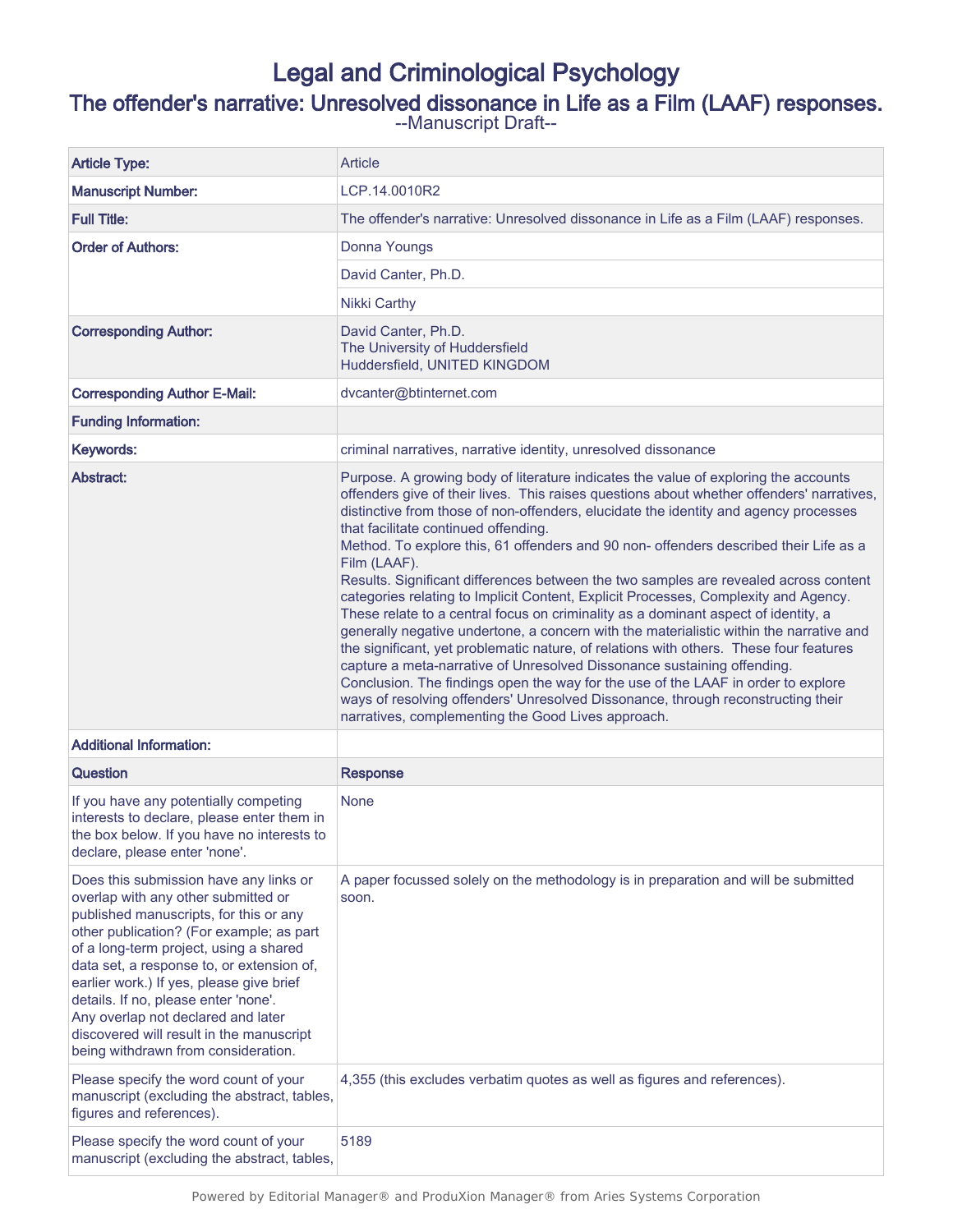| limit will be returned to the authors unless<br>the Editor for the submission of the longer |
|---------------------------------------------------------------------------------------------|
|---------------------------------------------------------------------------------------------|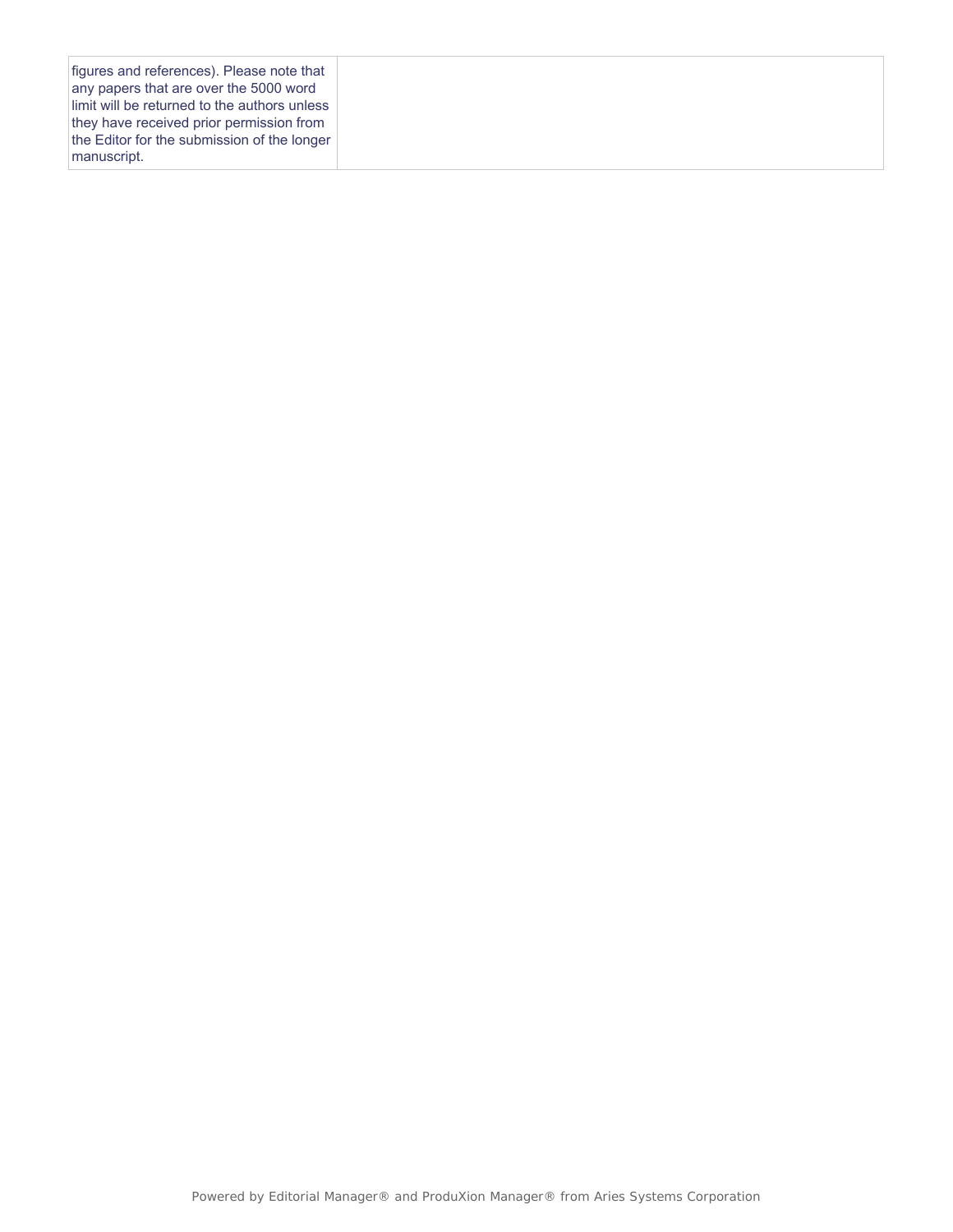## **The authors would like to thank the reviewers for their helpful comments in the revisions of the article. The revisions are stated below.**

### Reviewer #2:

This revision of the previously submitted paper is a substantial improvement and is very nearly ready to take its place as an interesting and valuable contribution to the field. There are now better links with relevant research and theory; I'm sure the reader new to the area will appreciate the additional leads and aspects to think about. The business of the invalid chi- squares has been sorted out and overall it reads better than before. I'm a little reluctant to say this after presenting a garbled (half- altered) sentence in my original review, but there is a need for rigorous proofreading (e.g. two errors with apostrophes and a misspelling of an author's name on the first page of the Introduction alone).

## **Authors' response: further proof-reading has been carried out.**

On the same page (second paragraph)I was pleased to see the addition of Miller and Treacher but I had suggested this especially because my recollection was that their study also showed how readily 'delinquents' can model themselves on fictional figures (something thatappears rather consistent with the idea of engagement in a LAAF process). Also, the steer on Baumeister wasn't so much to raise issues of social support or antisocial peers as to alert to issues that arguably underlie important narrative themes. For example, even setting aside the appropriation of common cultural meanings by individuals and films alike, the need to belong could be seen as elevating the importance of acceptance (and acceptability), comparisons with others and so forth. The first sentence of this paragraph might usefully be followed by a few words and a reference acknowledging identity/ the self more generally as largely a social product.

### **Authors' response: paragraph has been revised.**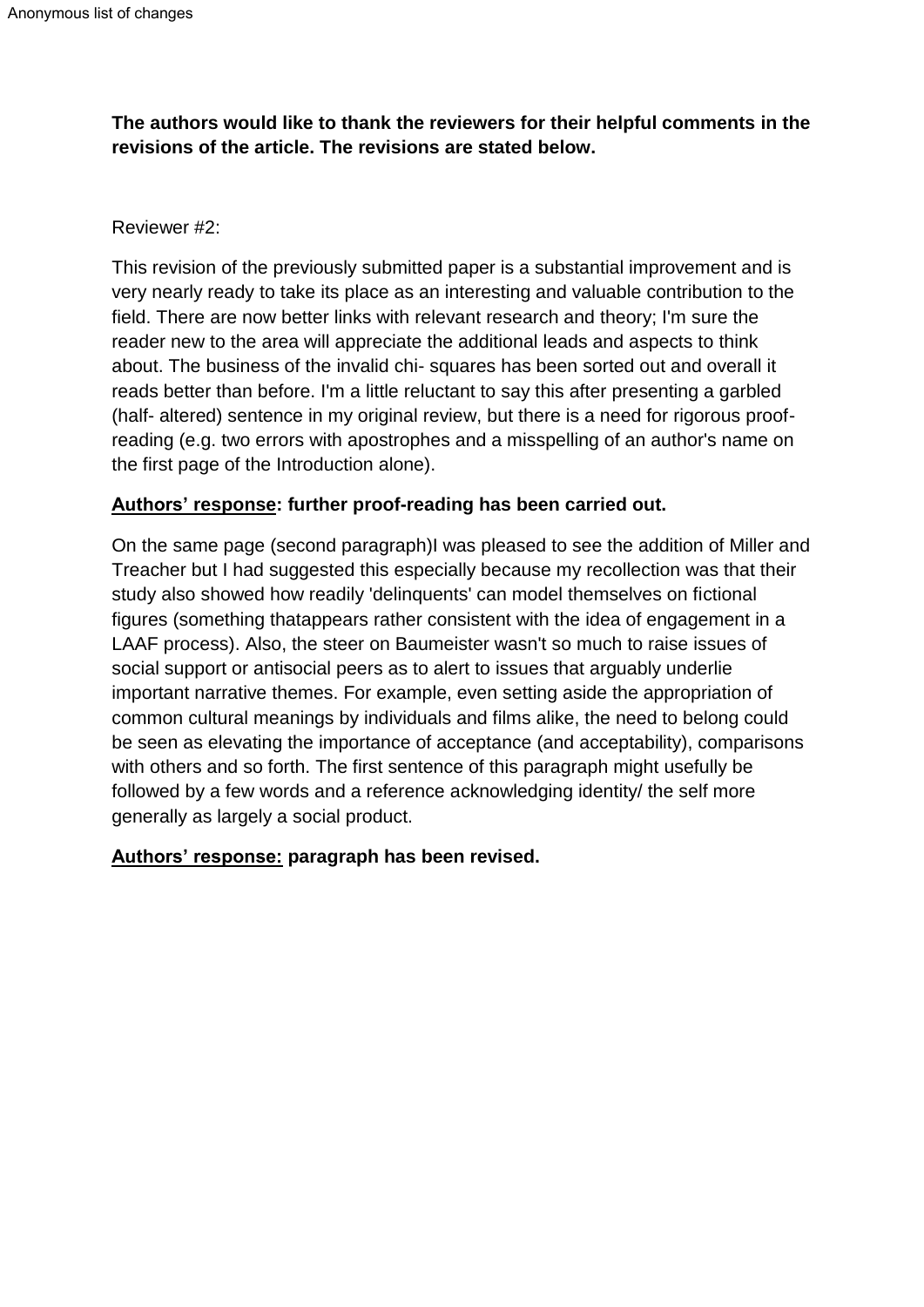# **The offender's narrative: Unresolved dissonance in Life as a Film (LAAF) responses.**

Donna Youngs<sup>1</sup>, David Canter<sup>2</sup>, Nikki Carthy<sup>3</sup>

<sup>12</sup> International Research Centre for Investigative Psychology, University of Huddersfield,

UK

<sup>3</sup> School of Social Sciences, Business and Law, Teesside University, UK

\*Requests for reprints should be addressed to Donna Youngs, International Research Centre for Investigative Psychology, Department of Behavioural Sciences, University of Huddersfield, Queensgate, Huddersfield, HD1 3DH, UK, [D.Youngs@hud.ac.uk](mailto:D.Youngs@hud.ac.uk)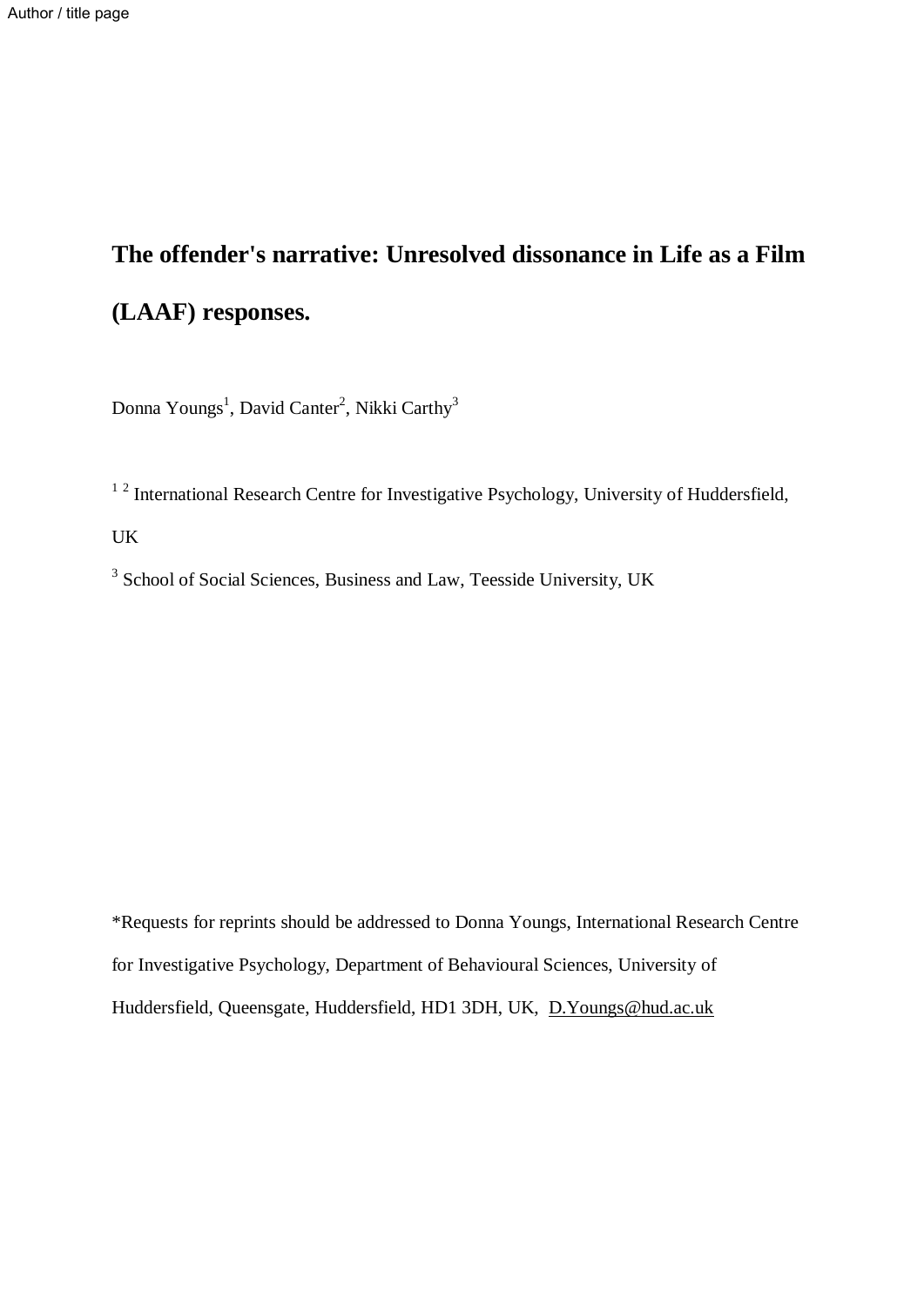Running Head: THE OFFENDER'S NARRATIVE

## **The offender's narrative: Unresolved dissonance in Life as a Film (LAAF) responses.**

#### **Abstract**

**Purpose.** A growing body of literature indicates the value of exploring the accounts offenders give of their lives. This raises questions about whether offenders' narratives, distinctive from those of non-offenders, elucidate the identity and agency processes that facilitate continued offending.

**Method.** To explore this, 61 offenders and 90 non- offenders described their Life as a Film (LAAF).

**Results.** Significant differences between the two samples are revealed across content categories relating to Implicit Content, Explicit Processes, Complexity and Agency. These relate to a central focus on criminality as a dominant aspect of identity, a generally negative undertone, a concern with the materialistic within the narrative and the significant, yet problematic nature, of relations with others. These four features capture a meta-narrative of Unresolved Dissonance sustaining offending.

**Conclusion.** The findings open the way for the use of the LAAF in order to explore ways of resolving offenders Unresolved Dissonance, through reconstructing their narratives, complementing the Good Lives approach.

*Key words:* criminal narrative, narrative identity, unresolved dissonance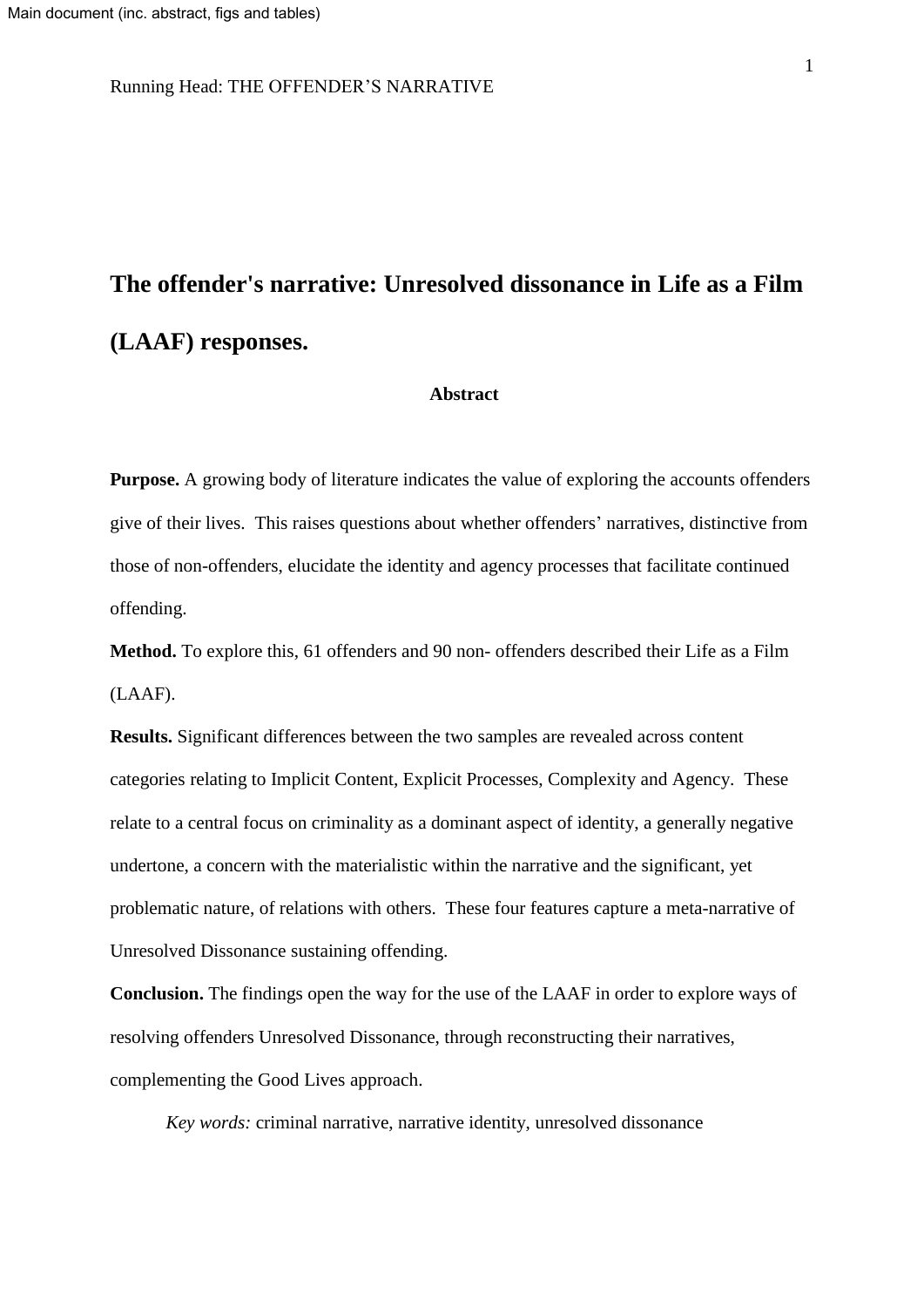#### **Introduction**

A number of authors have drawn attention to the importance of the way in which offenders see themselves and their lives in supporting their criminality (Adams, Munro, Munro, Doherty-Poirer & Edwards, 2005; Baumeister, Bushman & Campbell, 2000; Baumeister, Smart & Boden, 1996; Bushman and Baumeister, 1998; Zechmeister & Romero, 2002). Baumeister, Smart and Boden (1996), argued that violence was associated with highly favourable self-appraisals, combined with some form of ego threat. Baumeister, Bushman and Campbell (2000) further develop this argument, noting that high self-esteem also characterises many non-violent as well as violent individuals. Rather than simply high selfesteem, aggression is attributed to unstable self-esteem and narcissistic forms of identity. In another study, Adams, et al. (2005) relate criminality to a diffuse-avoidance identity processing style, characterised by uncertainty, procrastination and a tendency towards an external Locus of Control.

In contrast to the cognitive and individualistic processes criminal identity is considered to be an interpersonal rather than an intrapersonal dimension. One argument is that identity is socially constructed through the roles that people play in the society (or groups) to which they belong (Hogg, Terry & White, 1995). A lack of strong attachments to others may lead to a variety of psychological and behavioural problems. For example, Baumeister and Leary (1995) discuss the importance of strong and stable relationships in reducing the likelihood of involvement in criminality. Though, a strong tie to a peer group is often considered as an antecedent to criminality. In an examination of delinquents personal construct systems, Miller and Treacher (1981) demonstrate that delinquents identified more readily with fictional characters showing a preference for the masculine and popular heroes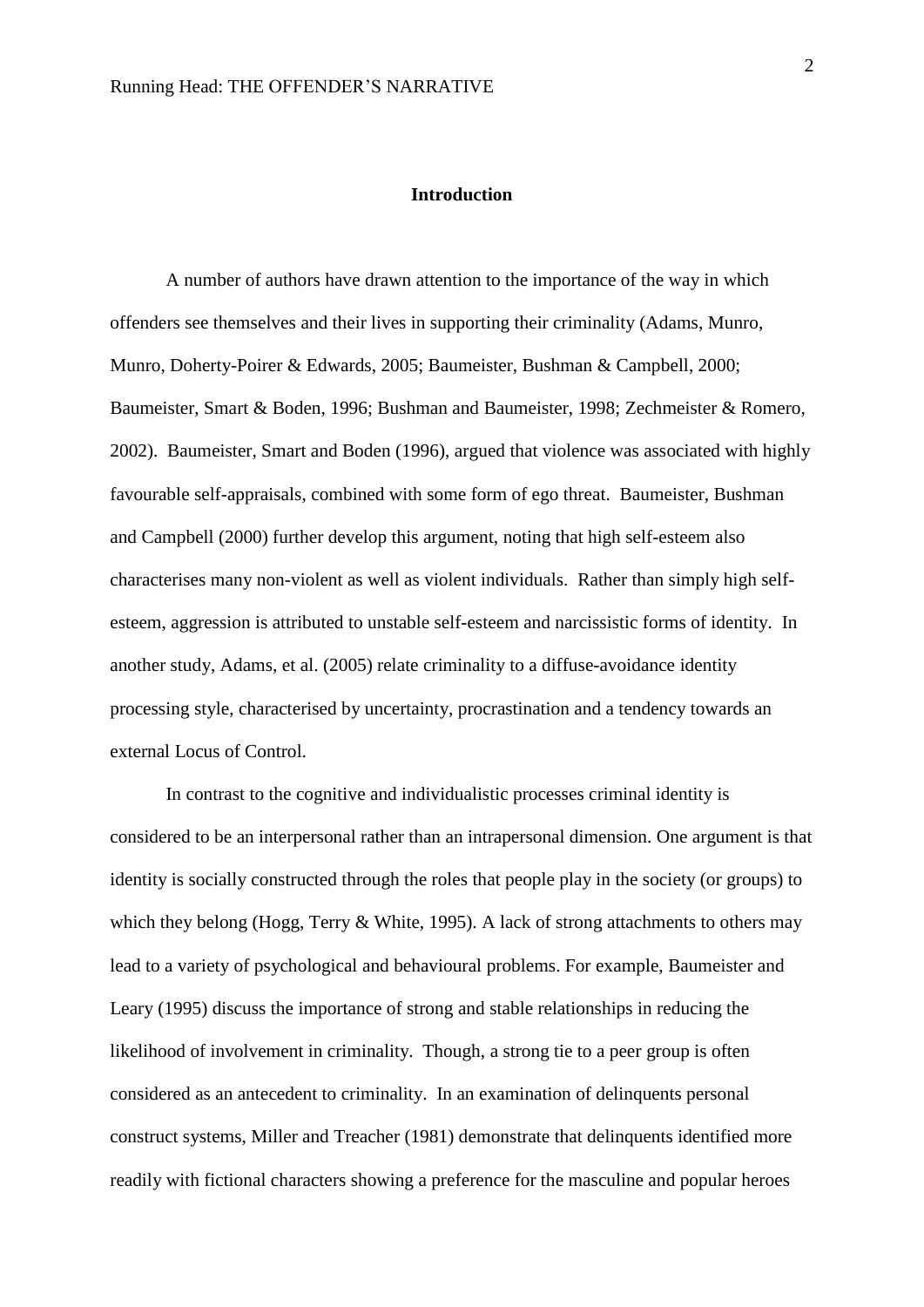who were more likely to use direct action to solve their problems. Miller and Treacher concluded that delinquents were less able to identify with the adults closest to them due to poor social anchorage. The study also demonstrates that the delinquents were able to use projective processes to identify with fictional characters.

Central to these considerations of a criminal identity is the emerging emphasis on the offender's narrative (Canter, 1994; Maruna, 2001; Sandberg, 2009; Ward, 2012; Youngs & Canter, 2011; 2012). In this context, narratives are considered as a tool that is used to make sense and meaning of experiences. For example, Maruna (2001) showed that what distinguished desisters from persisters, was the ability to generate a story of possible redemption for themselves; a shift in narrative. As Maruna notes*"...ex-offenders need to have a believable story of why they are going straight to convince themselves that this is a real change...The individual needs a logical, believable, and respectable story about who they are..."* (p. 86). Indeed, Ward's (2010) *Good Lives* approach to offender rehabilitation is predicated upon the notion of offenders rewriting their story to reconstruct their lives and themselves. As Ward and Marshall (2007) explain *"...The rehabilitation of offenders depends crucially on the construction of a more adaptive narrative identity...a story with characters, a set of themes (a plot) and a script that unfold across time in a relatively coherent fashion..."* (p. 280-282). The starting point for such approaches must therefore be a detailed understanding of the destructive narratives that led to, and have maintained criminal involvement.

The LAAF (life as a Film) technique, utilised in the present study asks the offenders to consider the scenario of a film being made about their lives; they are then asked to describe what the film would be. This innovative technique generates meaningful and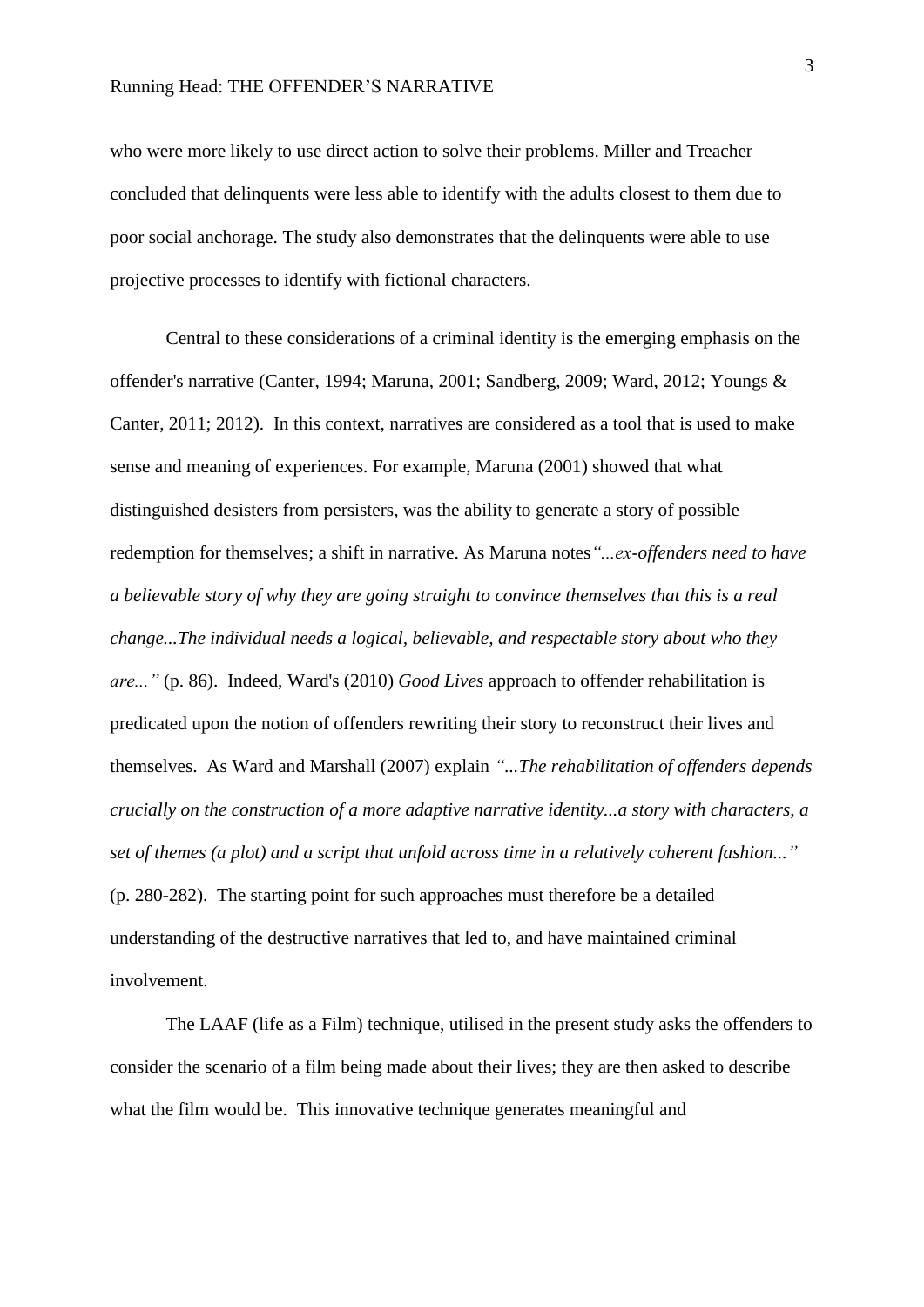psychologically-rich material on the details of the narratives that run through offenders'

understandings of themselves, their relations to other and their possible futures.

#### **The LAAF Elicitation Procedure**

The general LAAF technique used to elicit narrative-relevant content is presented below.

If your life were to be made into a film, what type of film would that be and what would

#### *happen?*

- *Tell me more, what would happen?*
- *Who would the main characters be?*
- *What would the main events that might happen in the film?*
- *How do you think it might end?*

Responses are written down verbatim and content analysed for a number of different aspects.

#### **The LAAF Interpretation Procedure**

Responses are subjected to an interpretation procedure to derive a detailed

understanding of the substantive content. The content is assessed in terms of four classes of issue:

- 1. Psychological complexity
- 2. Remit: Implicit psychological content,
- 3. Explicit processes used to organise content,
- 4. Nature of agency vis-a-vis others and the world.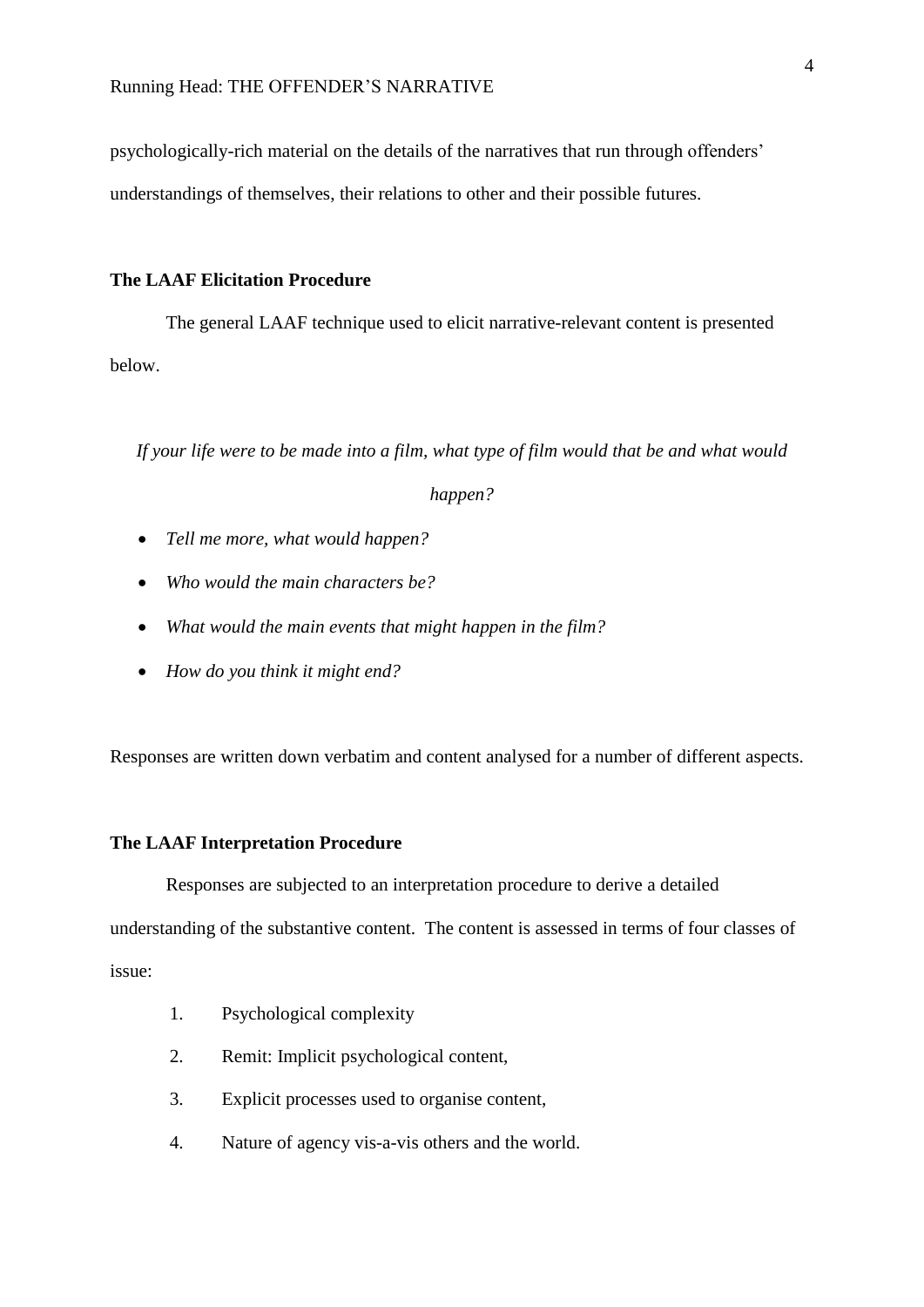This content analysis framework was developed from first principles in combination with existing narrative psychology theories and frameworks and a range of psychological concepts identified in Investigative Psychology studies as pertinent to the nature of an individual's agency in relation to criminal action.

**Psychological Complexity** These categories provide a basis for interpreting the accounts in terms of the richness of the narrative generated. This is considered on a substantive basis (e.g. number of distinct people; number of distinct psychological ideas) and a formal basis (e.g. account length-number of words, presence of contingent type sequences). This is an internal validation of the LAAF procedure. It shows the extent to which respondents are putting thought into their storylines and incorporating their experiences and contacts with others.

**The Remit: Implicit Psychological Content.** This category allows the researcher to review the narrative based on what each person describes as their LAAF. Given the open ended nature of the procedure one level of interpretation should consider the way in which the individual understands the LAAF task in terms of what to talk about. For example, the focal content of narrative is expressed through different scenes and events and the way in which that content is cast. The implicit content of the narrative may be cast in a number of formats such as the generic presentation of the LAAF which is expressed through the individual's likening of their life to a particular genre of film.

In describing their LAAF, the narrators will use a variation of tones. For example, in his discussions of fictional mythoi, Frye (1957) highlights core differences in the type of tone found in literary forms of narrative; such variations can be expressed as proactive or passive and negative or positive. In a similar vein, the resolution of the narrative will also vary among each narrator. Hankiss (1981) provides a typology of the resolution of a narrative which is differentiated according to movement between good past v bad past and good present v bad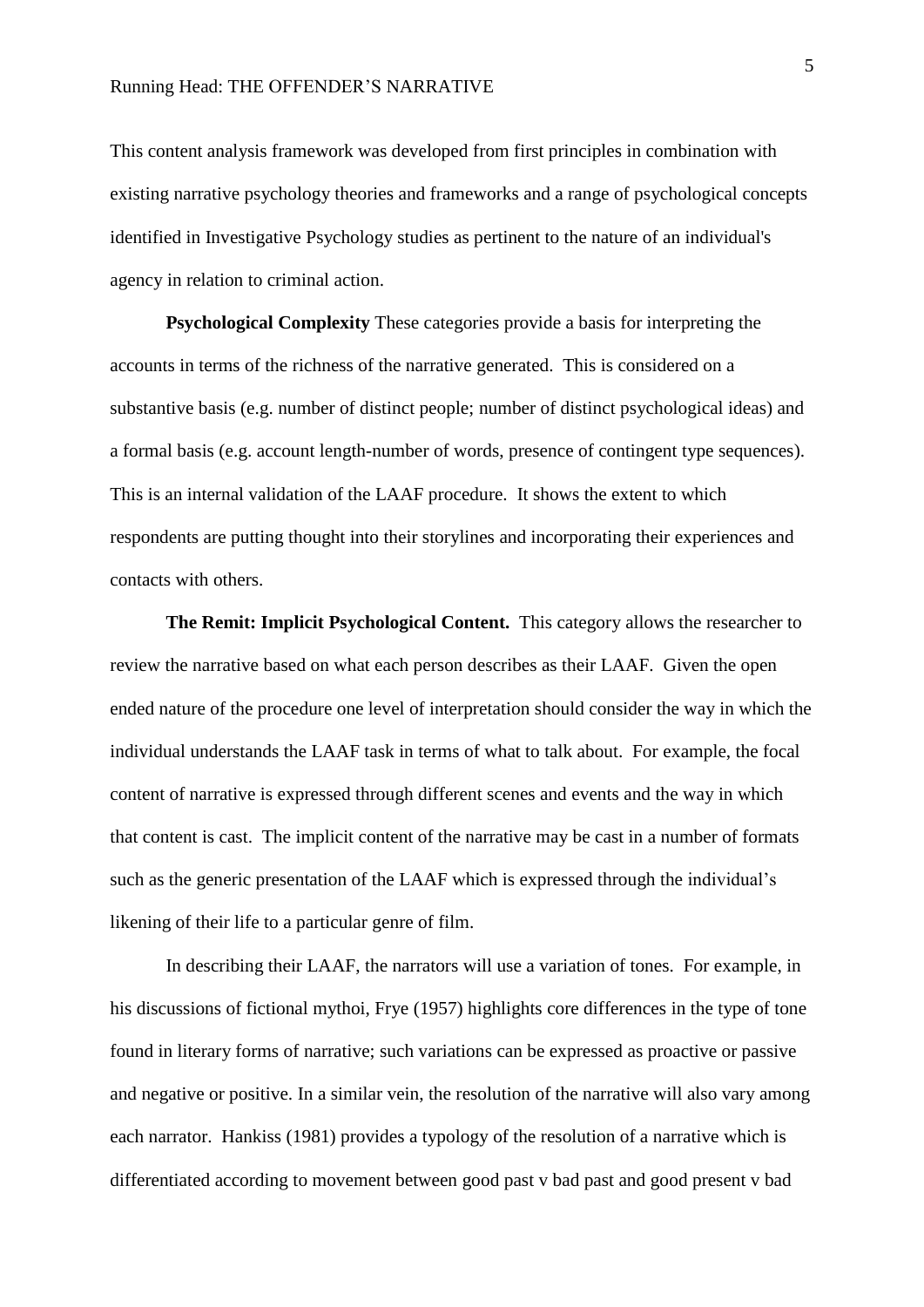present. Hankiss describes this movement as four narrative forms: dynastic (good past, good present); antithetical (bad past, good present); compensatory (good past, bad present) and selfabsolutory (bad past, bad present). In the LAAF procedure the resolution focuses on the ending only (happy v sad) and what the individual seeks to achieve through the task. This is coded by the researcher using Sandberg's (2009) work on the implicit messages in accounts of deviant activities.

**The Explicit Processes.** This section of the content dictionary organises the LAAF narrative in terms of the psychologically active components. These are the psychological processes of the narrative content that are structured to produce substantive connections and movement between the components which produce the storyline. A range of psychological structuring processes that have been identified by McAdams (1993) in general narrative psychology as well as the offence-specific narrative roles identified by Canter and Youngs (2009; 2012) and Youngs and Canter (2011; 2012) are assessed. McAdams (1993) argues that themes of agency and communion are central to narrative identity. Youngs and Canter (2011; 2012) extend the role of agency and communion in order to demonstrate how modalities of agency are expressed as potency and modalities of communion are expressed as intimacy. The combination of agency and communion create four dominant narrative roles of offenders which Youngs and Canter term the hero (high intimacy, high potency), the victim (high intimacy, low potency), the revenger (low intimacy, low potency) and the professional (low intimacy, high potency) (for a review see Youngs and Canter, 2011; 2012). The content categories of the LAAF draw on these core themes of intimacy and potency alongside themes of contamination and redemption which Maruna (2001) has identified as core story plots among desisting and persisting offenders, as the psychologically active components in the narrative.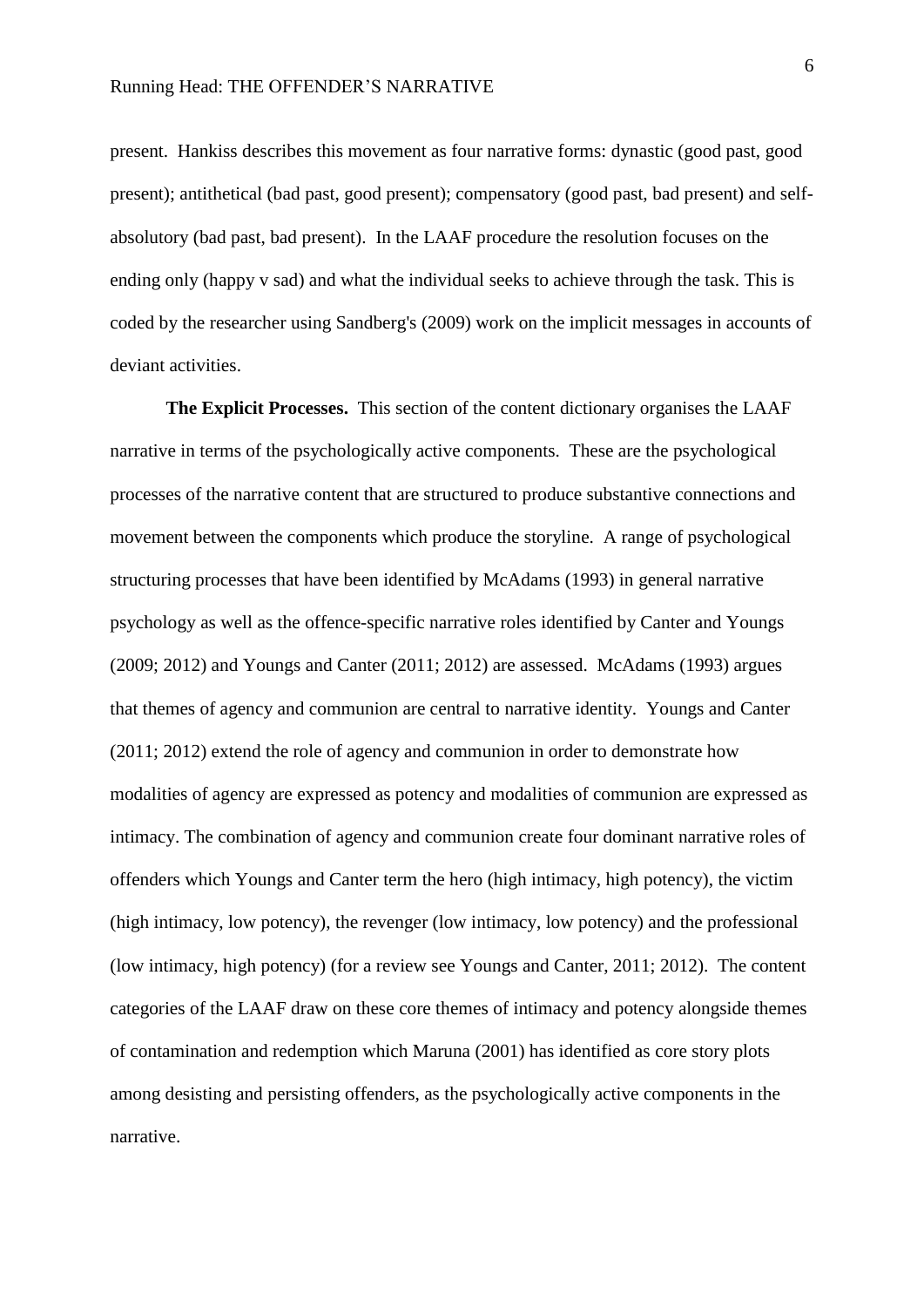#### Running Head: THE OFFENDER'S NARRATIVE

**Nature of Agency.** This category assesses variations in the descriptions of how the individual deals with the world. Here, the LAAF content framework draws on Bandura's (1986) work on psychological incentives to highlight core motivations for the actions that are described in the LAAF narratives. For example, how the individual views the world will include an element of locus of control, in the LAAF content framework this is assessed by the descriptions of avoidant or confrontational behaviours in the narrative.

One argument is that people are limited by their moral obligations and therefore create coping strategies when internal conflicts arise. Bandura (1990) argues that moral disengagement allows a person to avoid self-condemnation when moral standards have been violated. He proposes a set of scripts that people use to formulate reconstructions of the *self* to allow their perception of morality to not be broken. In an earlier theory, Sykes and Matza (1957) present a number of coping strategies for moral conflict in the form of a set of neutralisation techniques. The LAAF content framework includes scripts from both Sykes and Matza's neutralisation theory and Bandura's model of moral disengagement.

An important aspect of *agency* is considered in how the narrator describes the way in which they relate to others within their LAAF. For a general sense of *agency* the concept of imagoes, presented by McAdams (1993), is included in the LAAF content framework this is centralised on the imago of the protagonist and the imago of others. However, for the offence-specific *agency,* the focus is on Youngs and Canter's (2011) four forms of interpersonal identity that offenders have shown in relation to their victims. Here, the interpersonal identity is based upon combinations of weak v strong self-identity and others as significant v others as insignificant. This concept stems from Canter's Victim Role Model (Canter, 1994; Canter & Youngs, 2012); Canter posits three narrative roles of *person*, *object* and *vehicle* that offenders assign to their victims during their offending. The roles are underpinned by different forms of hostility towards others as well as an empathy deficit. The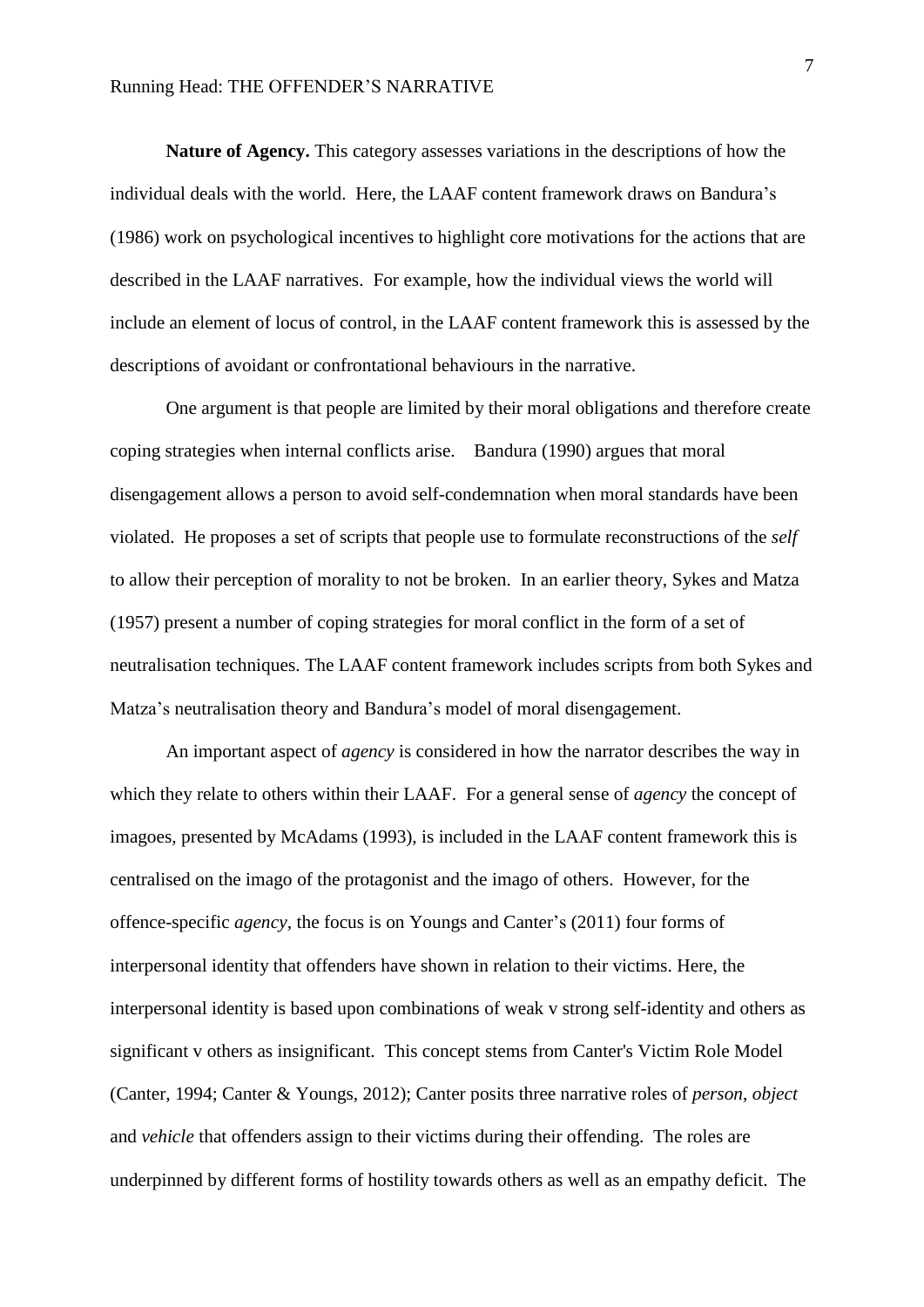LAAF content framework allows the researcher to code for these different forms of interpersonal agency within the LAAF.

Finally, Russell's (1997) work on the circumplex of emotions allows emotions to be classified into positive (aroused v non-aroused) and negative (aroused v non-aroused) categories. Youngs and Canter (2011) show how the emotional quadrants from Russell's earlier work are expressed in different ways when offenders described their crimes. These emotional quadrants are also included in the LAAF content framework.

#### **Method**

#### **Samples**

**Offenders.** Sixty incarcerated offenders took part in the research. They were all males between 21-61 years old; mean age 34 years (SD 9.4). Twenty-six (42%) were under the age of 30 when the interviews took place. The majority of the offenders were White  $(n= 49, 80\%)$ and Black-Caribbean was the second largest ethnicity ( $n=6$ , 10%). Two percent ( $n=2$ ) were of Chinese and Pakistani origin and a further 5% (n=3) did not state an ethnic origin.

The qualifications of the offender group varied from no qualifications to qualifications at a NVQ and BTEC national diploma level. The main qualification stated was GCSE level; however only 25 interviewees answered this question. Eight offenders (13%) stated having A-levels.

The average age of the first official warning was 16.8 years (age range: 8 to 60 years). The average age when first found guilty of a crime was 19.5 years (age range: 11 to 60 years). The average number of convictions the offenders disclosed was 31.4 (conviction range: 1 to over 200). The largest proportion of offenders had less than 20 convictions (n=25, 41%), five offenders had 20-40 convictions, seven had 40-50, and five had over 100 convictions.

The length of sentence served at the time of interview ranged from 3 month to life imprisonment. Fifty-six percent  $(n=30)$  had disclosed they had spent time in a Young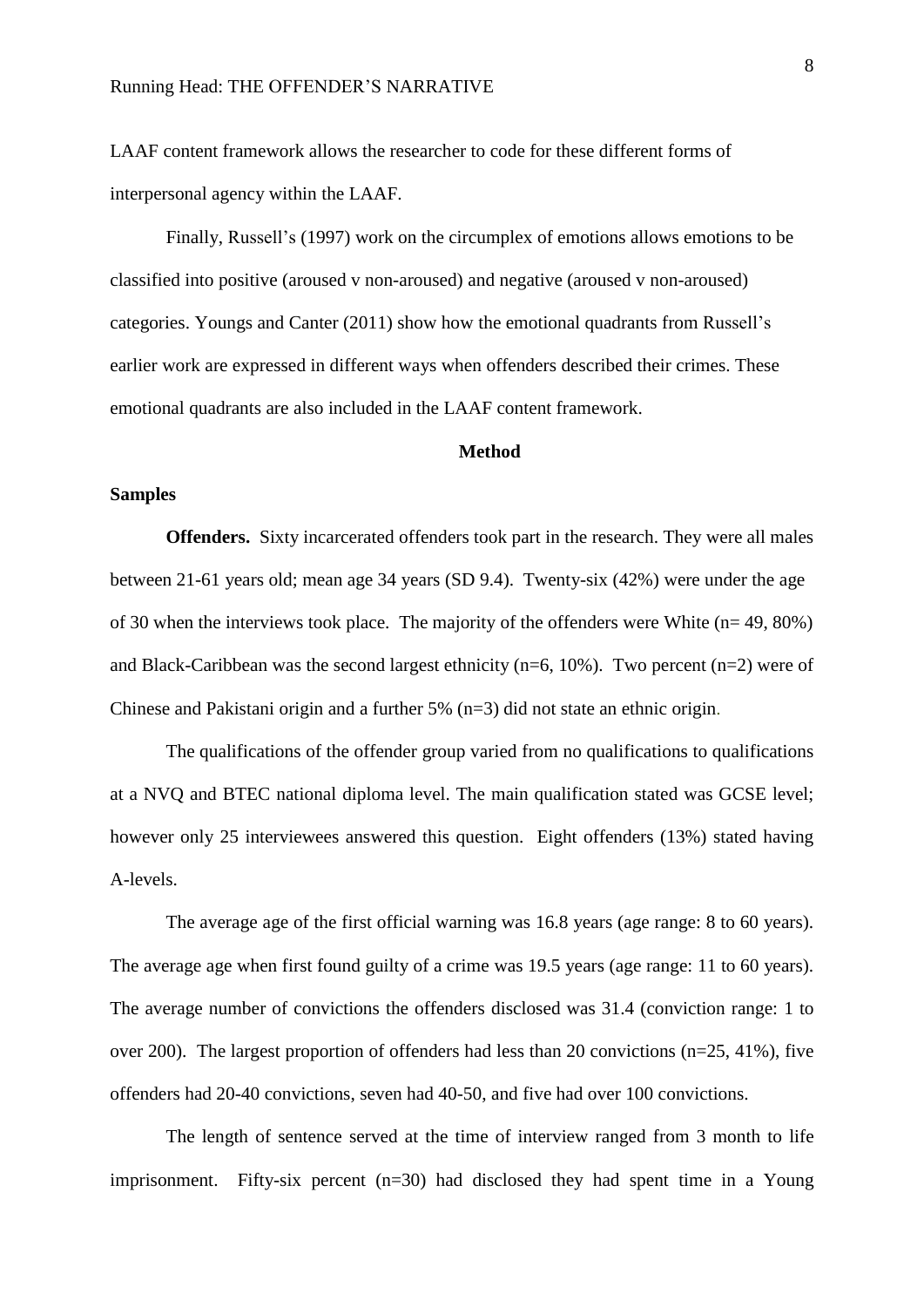Offenders (YO) institute (range: 2 to 13 years); 31% (n=22) of the offenders said they had not spent time in a YO institute, and 13% (n=8) did not answer the question. Sixteen percent  $(n=10)$  had parents with convictions and 82%  $(n=50)$  said their parents did not have convictions.

**Non-offenders.** Interviewees were recruited from social settings as an opportunity sample. Demographic information was missing for 5 of the 90 interviewees. All interviewees were male and aged between 18 to 40 years, with a mean age of 24 years. The largest proportion (61%, n=57) were between 18 and 24 years. The next largest proportion (26%, n=22) were between 25 and 30 years, four  $(5\%)$  were between 31 to 35 years, and 2% (n=2) were between 36 to 40 years.

A large proportion of the non-offenders were white 93% (n=79), 2% (n=2) Black-African,  $1\%$  (n=1) Chinese and  $4\%$  (n=3) did not state ethnicity.

Forty-one percent (n=35) had undertaken further education at the level of BTEC, NVO or A-Level. One quarter  $(n=21)$  was educated to degree level and a further 9%  $(n=8)$ was educated to postgraduate level. GCSEs (or equivalent) had been obtained by 12% (n=10), 5% (n=4) had received practical (on-job) qualifications and 6% (n=5) had no qualifications.

The largest proportion of the sample were from a student population  $37\%$  (n=31). Around one third of the sample 33% (n=28) were in skilled employment, 21% (n=18) in unskilled employment, and  $6\%$  (n=5) were in professional employment. Finally 2% (n=2) were not in employment at the time of interview.

A large proportion had talked to the police in either a victim or offender capacity 87%  $(n=74)$ . Only 13%  $(n=11)$  said they had never talked to the police. Three quarters  $(n=64)$ claimed they had committed a crime, 23% (n=20) said they had never committed any crime. One person did not answer this question. Around one quarter of the participants  $(n=21)$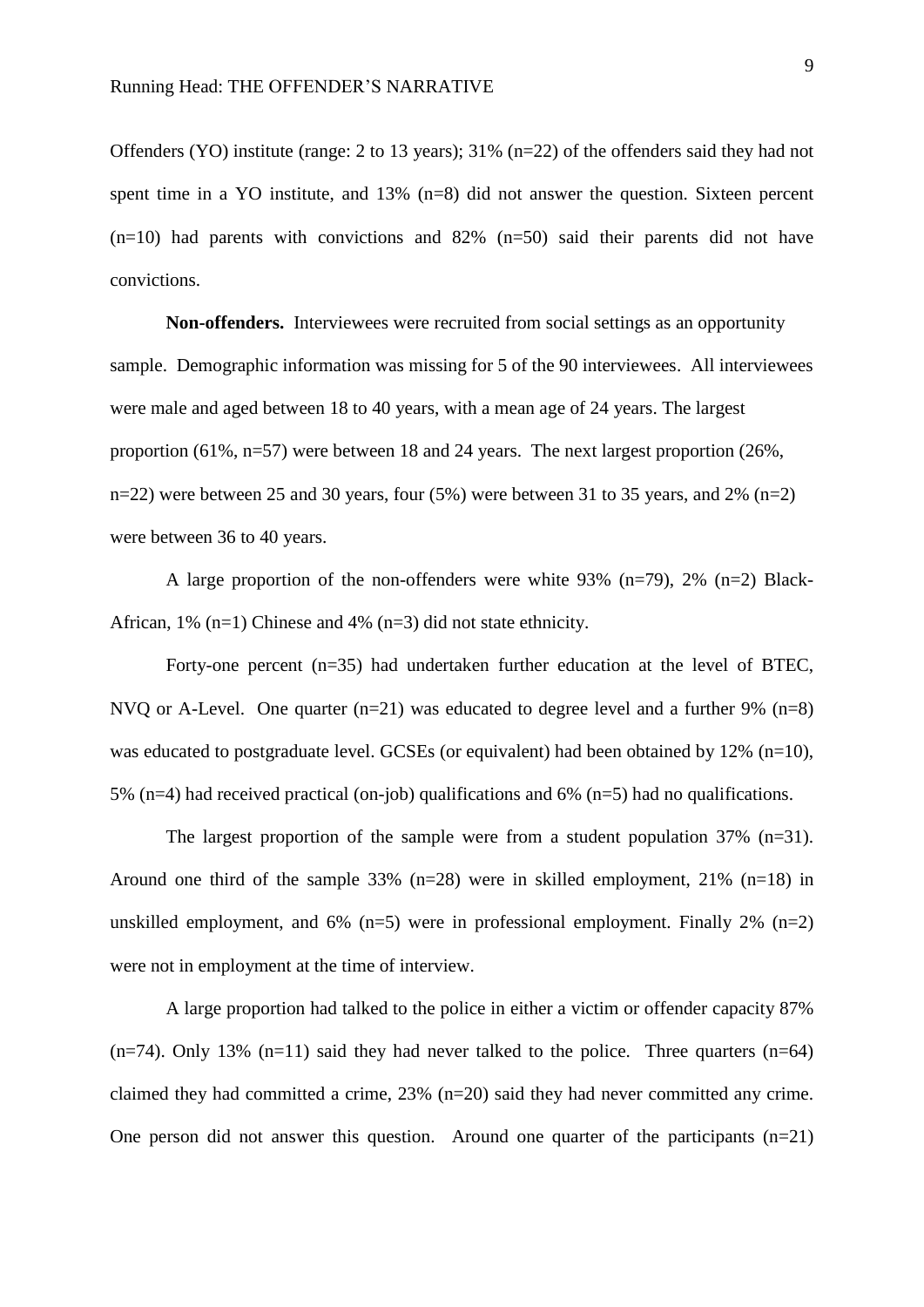admitted to have been convicted of a crime, and 74% (n=63) said they had never been convicted of a crime.

Although the offenders and non-offenders differed in a number of important ways, the general criminal experience of the non-offenders and broadly comparable age range to the offenders facilitated a consideration of the similarities and differences in the narratives across the two groups. The comparison should, however, be treated cautiously as an initial exploration of the distinguishing features of offenders LAAF narratives.

**LAAF Content analysis.** The use of a thematic content analysis system has been successful in analysing narrative data and testing differences between groups in research with non-offenders (McAdams, Diamond, St Aubin & Mansfield, 1997; McAdams, 2009); and offenders (Maurna, 2001). The content analysis process included coding verbal material to assess the psychological content and complexity of the narrative data. The aim of the content analysis was to preserve the richness and meaning embedded in the narratives while still developing data that is comparable across the two sample groups.

A content analysis using the LAAF content framework (appendix 1) was applied to the LAAF interview transcripts by two independent raters. Cohens Kappa for inter-rater reliability was calculated for each section of the content framework. Based on definitions of Cohens kappa, a kappa between .40 and .75 represents a fair to good level of agreement (Banerjee, Capozzoli, McSweeney & Sinha, 1999; p. 6); the established kappa for the LAAF interviews was 0.512 which is adequate for the data set.

To determine which of the LAAF content items was significantly associated with the offenders or non-offenders; a comparative frequency analysis using Chi-Square testing was implemented. For the content items with low frequencies that violate the use of a Chi-sq test, a Fishers exact test was conducted. For the content items that included a scale measurement such as number of events cited or number of people cited, an independent t-test was carried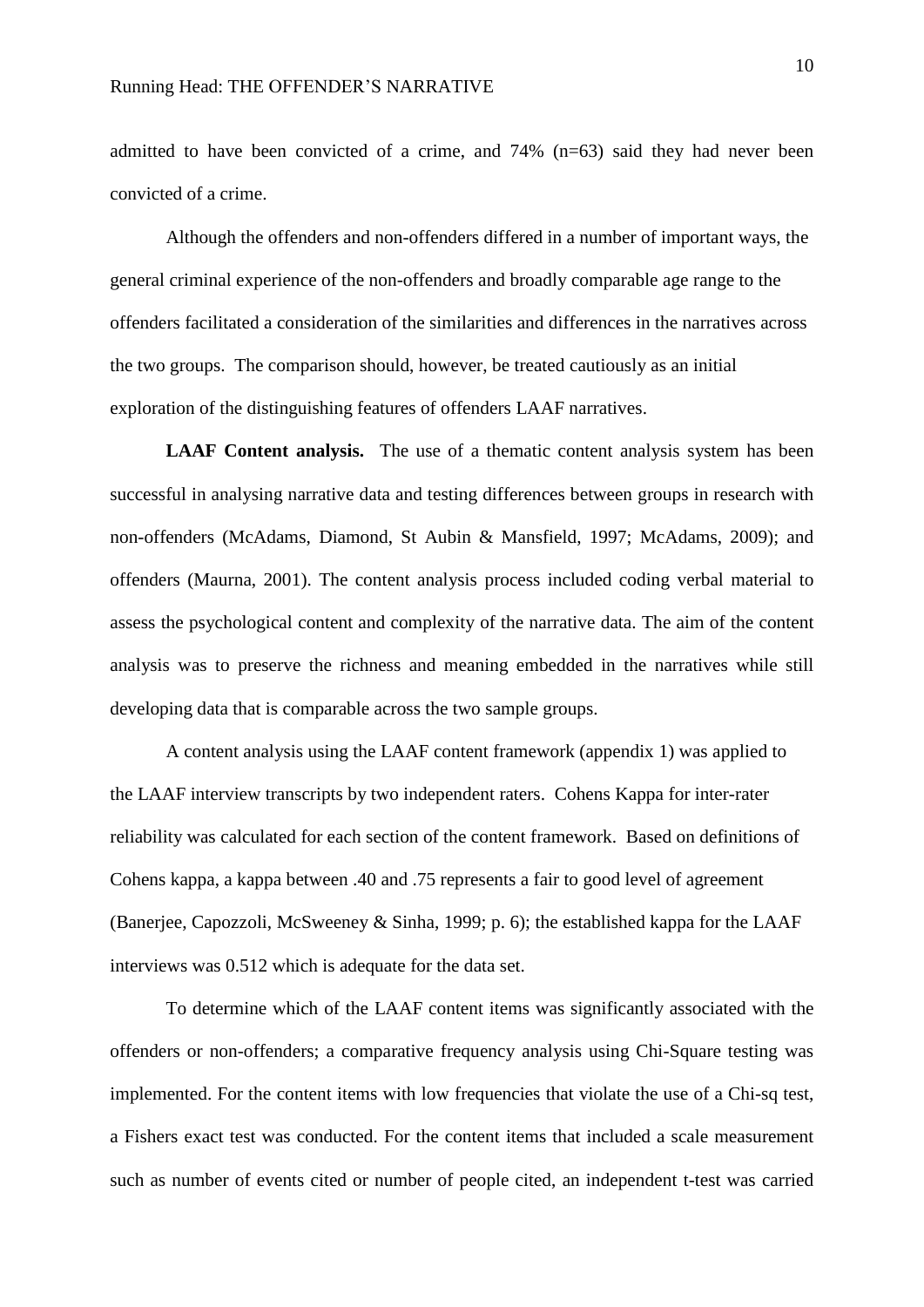out. Narrative verbatim is included in the following section to illustrate the findings from the content analysis.

#### **Results**

#### **Narrative Differences between Offenders and Non Offenders**

**Psychological Complexity.** As can be seen in Table 1 the offenders do appear to take the whole process more carefully and thoroughly. They typically used it to generate more events with more people and a clearer structure and roles for characters than the nonoffenders. This gives more psychological richness to their accounts supporting the argument put forward by Canter and Youngs (2014), that the LAAF is especially suitable for such respondents. This increases the confidence that the components of offenders' responses are of significance and the dominant aspects of them of value in understanding the processes underlying their criminal activity.

#### TABLE 1 ABOUT HERE

**The Remit: Implicit Psychological Content.** The dominant emphasis of offenders LAAF responses is criminality, expressed often in dramatic terms as a film that is of the crime or tragedy genre, as shown in the results in Table 2.This shows a marked tendency for offenders to focus on criminality and related imprisonment as central to their life as a film. Interestingly, accounts describing being a *victim of crime* were also significantly more prevalent in the offender sample.

#### TABLE 2 ABOUT HERE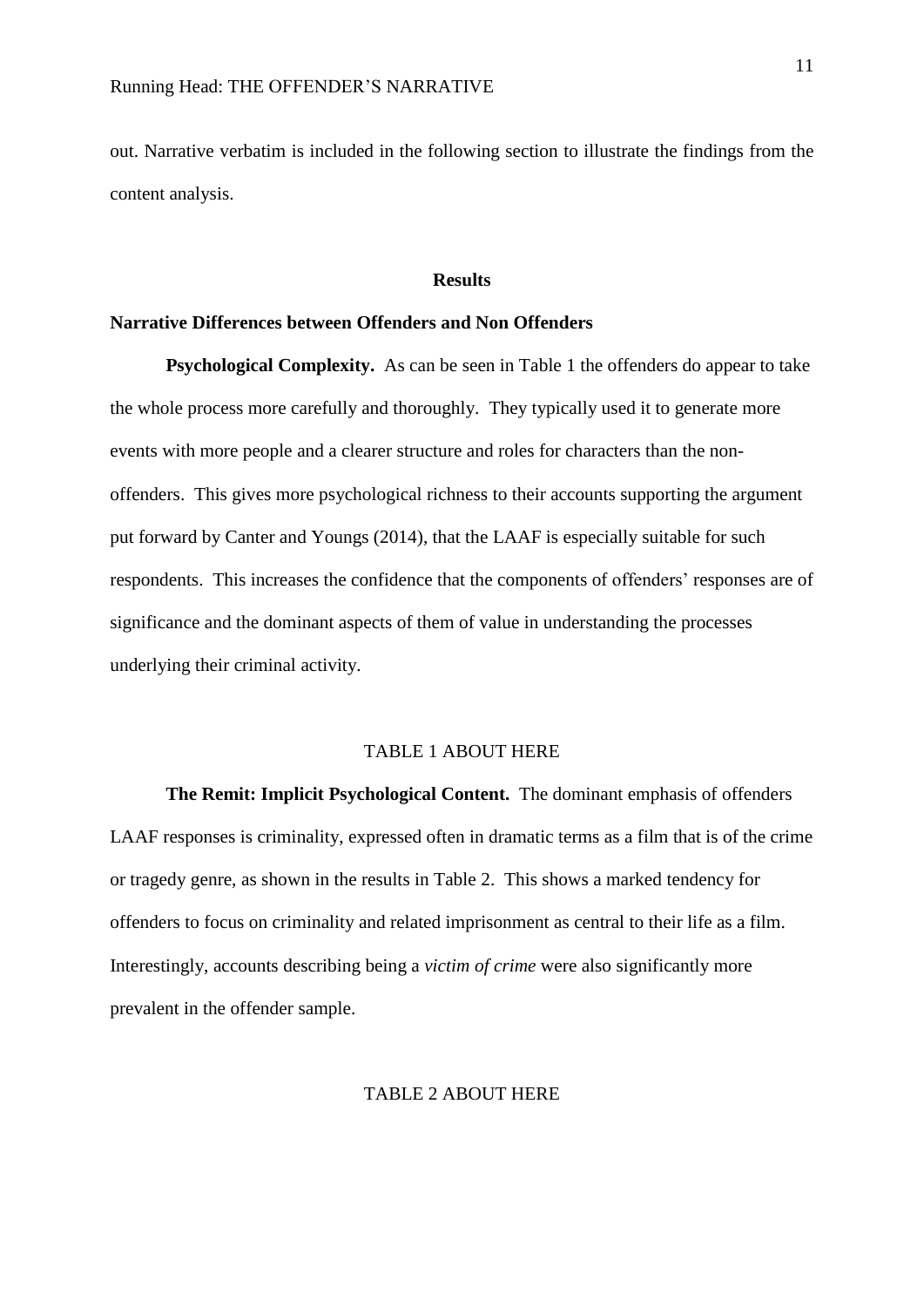As Presser (2010) notes, all narrative interviews are a social interaction and have a social context. So, it seems likely the prison context of these interviews will have been salient to many of the participants. Given this, the preoccupation with criminal involvement and imprisonment is not unexpected, although these LAAF accounts do draw attention to just how central a role crime plays in the lives of many offenders and defines their self-identity. However the generic presentation as a *crime film* and the focus on being a *victim of crime* are also important to note. They imply a particularly dramatic conceptualisation of crime and all aspects of an involvement in criminality. This is illustrated particularly well in the following film accounts:

Offender 29 "it would be a gangster film something like 'Menace to Society' [crime based US film]. There would be shootings, murders, robberies, selling drugs and loads of girls... I would sit back and get away with what I've done. I would be able to watch my daughter grow up and get away with what I'd done"

Offender 38 "'Sin City' [film title] – action adventure. Thefts and robberies. Crazy weekends, cocaine, good though. Going out and getting off your head with the lads and a few girls, good times. I'm just that sort of person all the time... Doing a heist for millions and then lying on a yacht. I'd be the brains behind the heist but also get involved because I want to see what happens. After the heist I'd set off with a gorgeous woman and go fishing, go away with the money and lady"

**The Explicit Processes.** Within the Explicit Psychological Processes a strongly negative tone emerges as distinct for the offenders as shown in Table 3.

## TABLE 3ABOUT HERE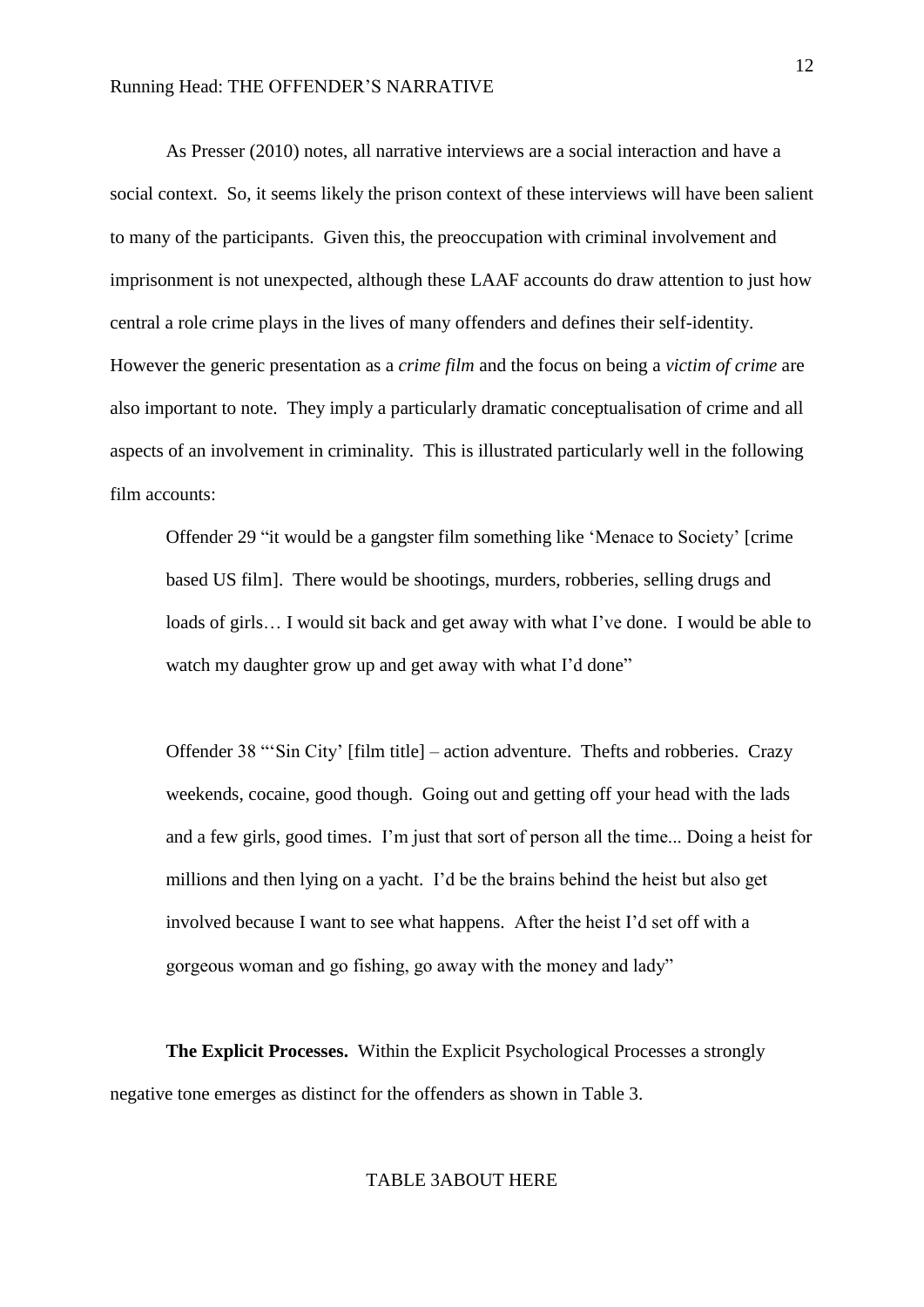This is most clearly indicated as a feeling of general contamination (following McAdams, 1993 and Maruna, 2001) as illustrated in the following accounts:

Offender 26 "I want to see my children grow up and turn out like their mum and not like me...The audience would be pretty disgusted. There would be some sympathy; I had an eye operation at twelve so I've been physically and mentally bullied. I've also self-harmed. All the worst things a human can do to their self I've done it or considered it"

Offender 41 "Man who could have had everything, more brains than he knows what to do with, so many ideas but wasted the lot. It would be about wasted opportunities."

**Agency**. However, although the stories may have a negative backdrop, there is a clear sense of potency among many of the offenders that is less marked within the non-offenders as shown in Table 4.

#### TABLE 4 ABOUT HERE

Offenders make more reference to *self-mastery* (offenders 14%- non offenders 6%). One offender captures this self-mastery well in his account:

Offender 25 "Once I have sorted myself out then I will feel good helping others. I've got a chance to make it better. Nothing's going to hold me back, everyone's supportive of me. I think this will be my last time. I want to give my kids someone to look up to"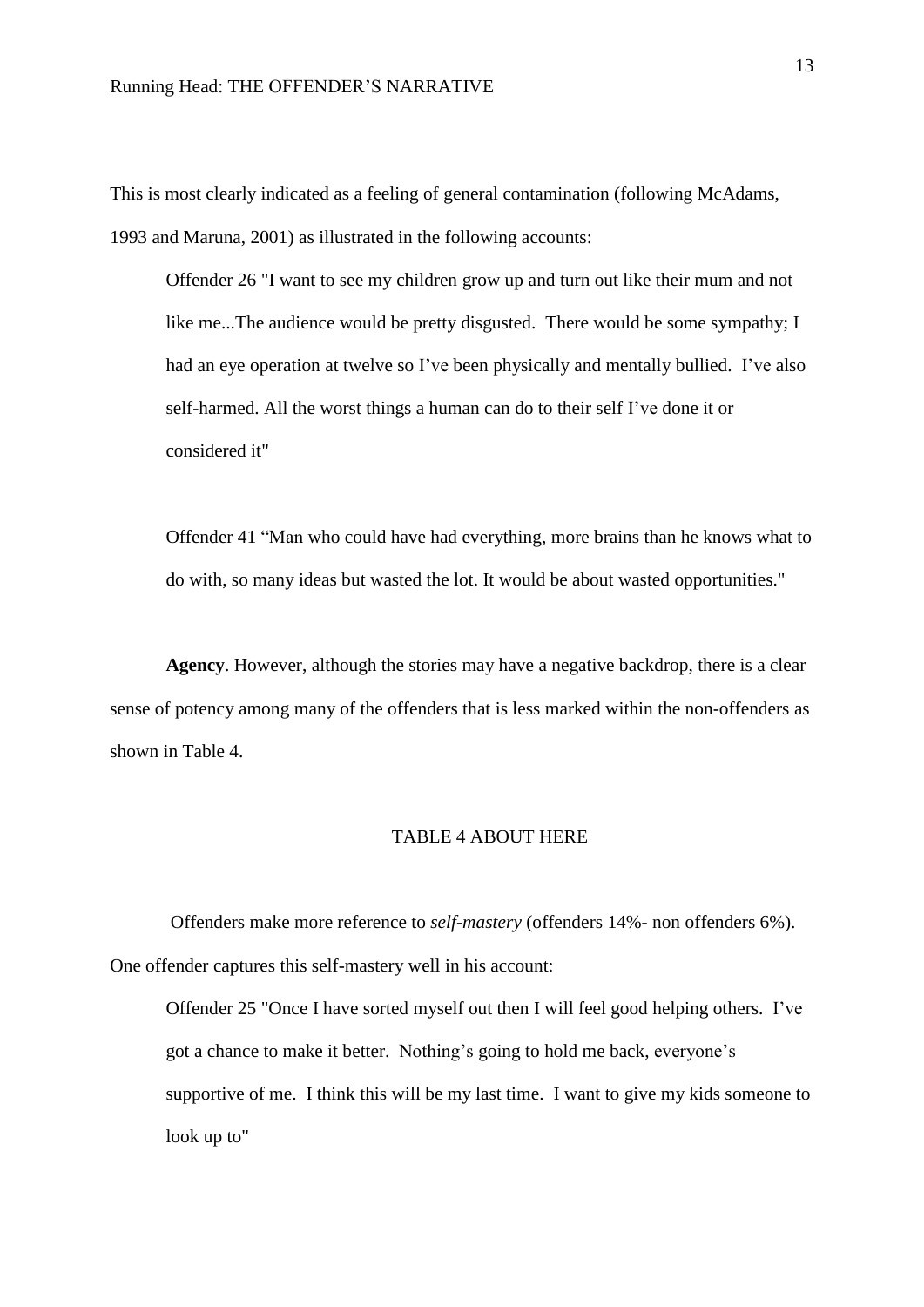Furthermore, the sense of potency extends such that the offenders differ from the nonoffenders in their belief in a *happy ending* (offenders 53%-non offenders 29%). As this individual asserts:

Offender 19 "It would end on a very, very happy note. I don't like sad endings. We would sail away into the sunset and never hear of [the prison] again."

The same conviction is clear in another account:

Offender 32 "It would be me and my 3 lads sailing off into the sunset, I would have just done my last job and it would be it, over and done with."

#### TABLE 5 ABOUT HERE

Perhaps of particular note, this sense of potency is combined with a marked tendency towards a denial of responsibility (offenders 33%- non offenders1%) as can be seen in table 5. This can be seen in the following accounts:

Offender 46 "[What would the audience think of the film of your life?] I think they would feel quite sad. The way things go. They would understand why I have become who I am."

Offender 49 "Being misled what is right and wrong by people around me, like gang leaders."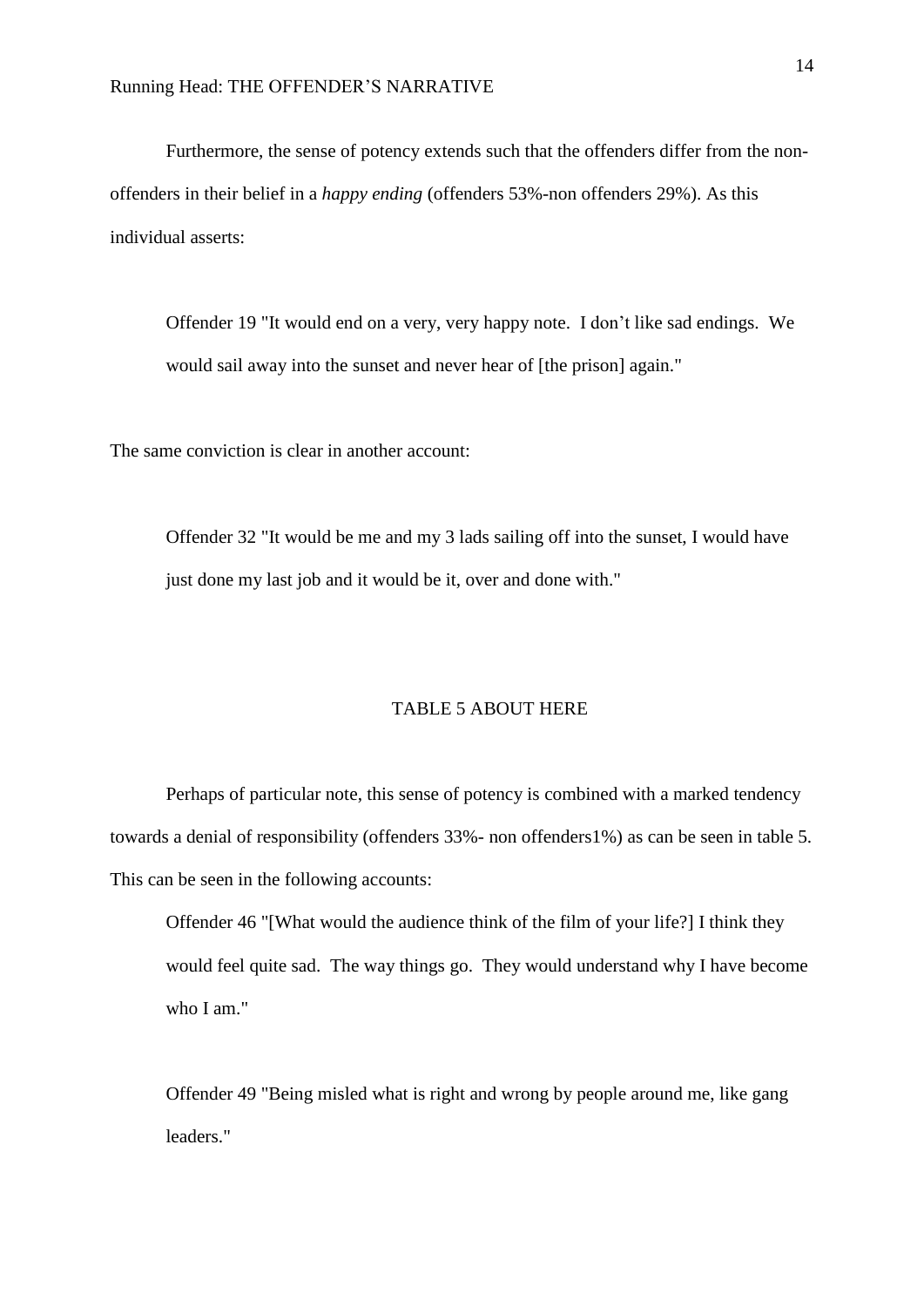**Agency Materialistic.** A third prevalent theme distinguishing offenders from nonoffenders is a preoccupation with the materialistic, see table 6.

#### TABLE 6 ABOUT HERE

The offenders' stories were notably more commonly concerned with *material success* (offenders 20%- non-offenders 6%) as the focal content of their life story. Within the agency category, the offenders' actions were markedly more motivated by *material/financial gain* (offenders 26% - non-offenders 11%) than the non-offenders. As the following accounts illustrate this materialistic focus was not a vague aspiration, rather taking a very concrete and tangible form (*tangible rewards/acquisitions* offenders 21% - non-offenders 2%):

Offender 38 "Doing a heist for millions and then lying on a yacht...After the heist I'd set off with a gorgeous woman and go fishing, go away with the money and lady."

Offender 63 "I started selling drugs while I was still with the kid's mum. It's a different lifestyle and people associated with it – stunning girls – they were just following the money but so what? It was easy come, easy go, I used to spend  $\pounds1000$ on a night out, some people go out and spend £120 on a night out and are gutted the next day. I never used to drink pints, it was always bottles of champagne or shorts. Going to seedy clubs, pay for a girl, take her home – good times."

Offender 70 "When I was successful I had A LOT of money. I'd rather not say but it was ridiculous. Me and girlfriend had an apartment in [the] town centre. Every Sunday without fail we'd go out in the day, spend five to six hundred pounds on clothes, have tea, go out."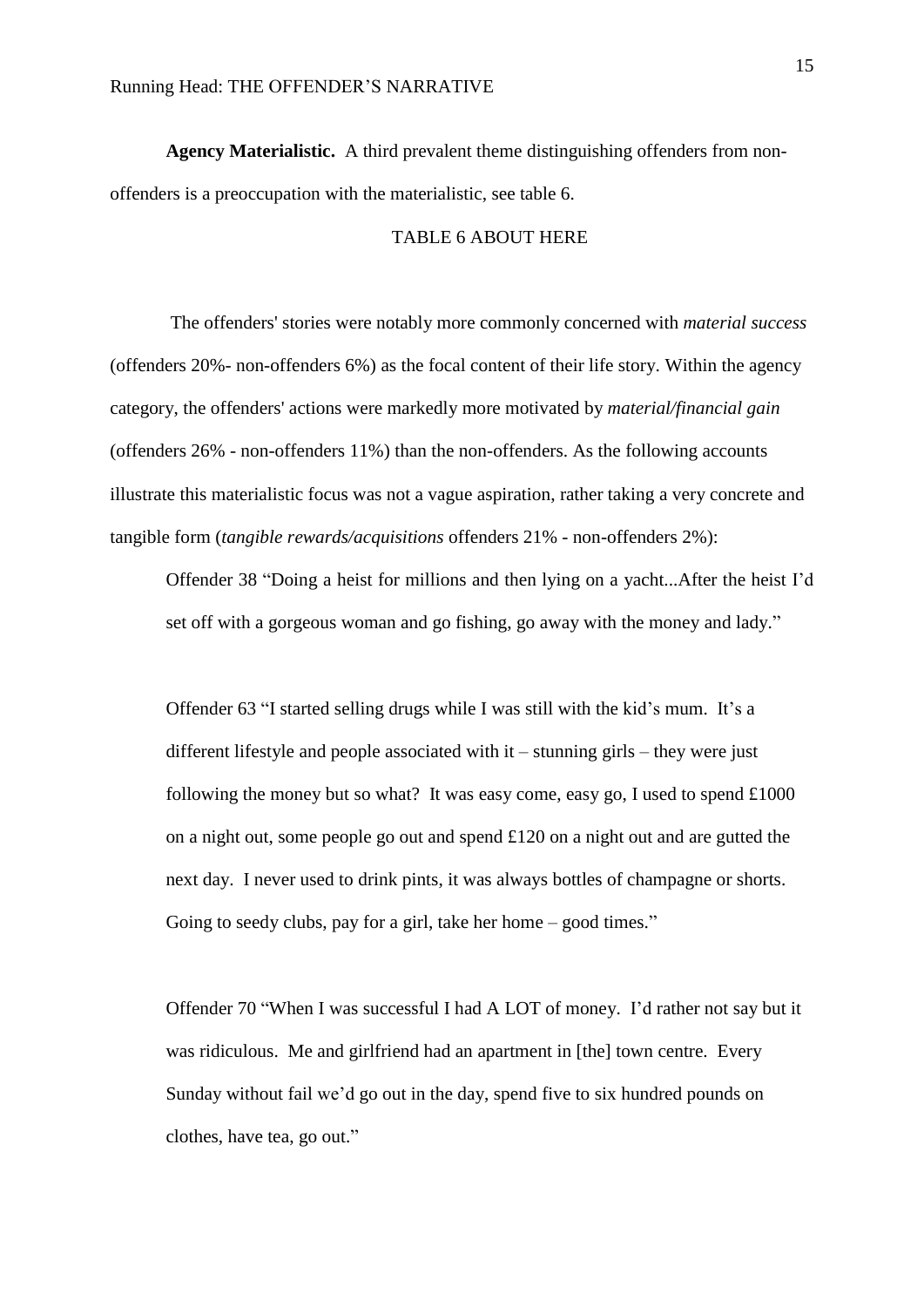**Significant yet Problematic Relations with others.** A final core theme that defines the offender but not the non-offender stories concerns interpersonal relationships, see table 7.

#### TABLE 7 ABOUT HERE

These are central preoccupations for the offenders, with relationship problems providing the focal content of the accounts of nearly a quarter of offenders but only one in ten non-offenders (*relationship problem* offenders 23% - non-offenders 10%). However, this concern with their relationships with others is not typically happy or easy. Instead, the offenders spoke of *wrong done to them and theirs* (offenders 33% - non-offenders 9%) and issues like *betrayal (*offenders 3% - non offenders 0%) and *loss* (*loss of significant other* offenders 9% - non-offenders 1%*).* This is clearly illustrated in the following accounts:

Offender 1 "I had a good friend before 1998 but since then I've been by myself as our friendship got chucked back in my face. I was nicked on charges that I wouldn't have been and since then I find it hard to trust people and now I only have acquaintances...When my family broke up when I was 3-7 years old then 7-13 my family was back together but there were lots of drinkers and it was always disrupted...I ended up cutting my wrists and every relationship since has been chaotic."

Offender 36 "He [step-father] doesn't treat me like his own kids; I've got 3 stepbrothers and a half-sister. He [step-father] always said I'd got to jail. I used to go out and get into trouble just to piss him off."

Offender 59 "Outside of the prison I am lonely. My relationships break down."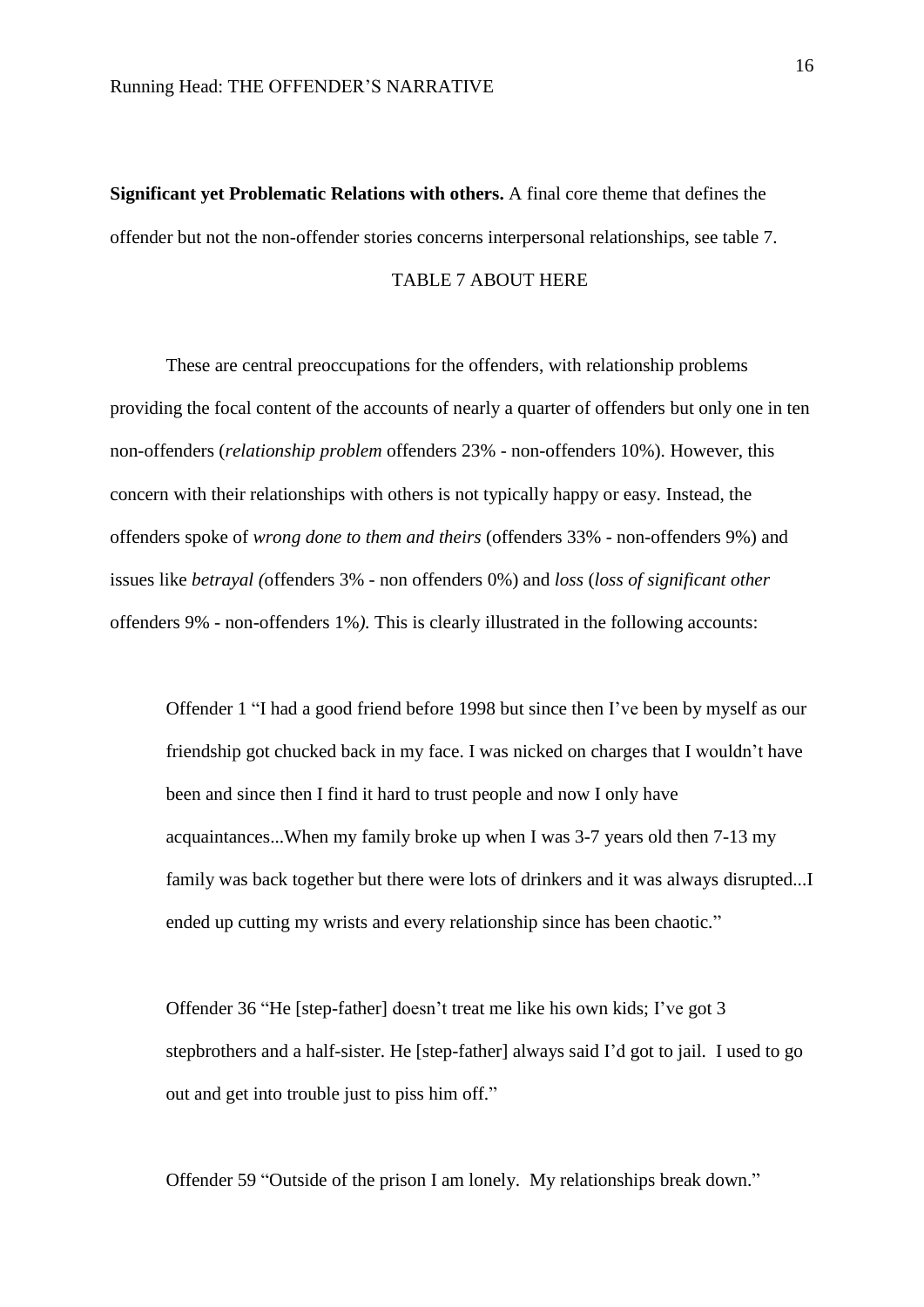#### **Discussion**

#### **Four Essential Distinguishing Themes: Offenders' Unresolved Dissonance**

Four features capture the essence of the way in which the narratives of the offenders appear to be distinct. These relate to a central focus on criminality, a generally negative undertone, a concern with the materialistic matters and the significance, yet problematic nature, of relations with others.

The identification of a number of key differences with many similarities across the offender and non-offender samples supports the validity of the Life as a Film (LAAF) approach. Although having a generally lower level of educational attainment than the nonoffenders, the offenders were still able to construct detailed and psychologically rich narratives about their lives. The LAAF seeks to derive the psychological essence of an individual's narrative by characterising their life in an active, plot-driven, character-focused, dramatic format, highlighting features less immediately obvious in static, standard psychological processes.

The comparisons revealed that the films described by the offenders were commonly presented as crime genre, dominated by their involvement in crime and criminality. This was presented as past crimes and imprisonment, as victims or as a dramatic finale to their stories. For many of the offenders, it appeared to be the involvement in or with crime that lent dramatic impetus to their lives. Although this emphasis on the criminal is likely to be a product of the prison context, nonetheless the predominance of crime and criminality in the life stories is a perspective that rehabilitation efforts must work with.

Relatedly, offenders LAAF accounts were typically characterised by a pervasive negativity, unlike the non-offenders. Of considerable rehabilitative potential however, were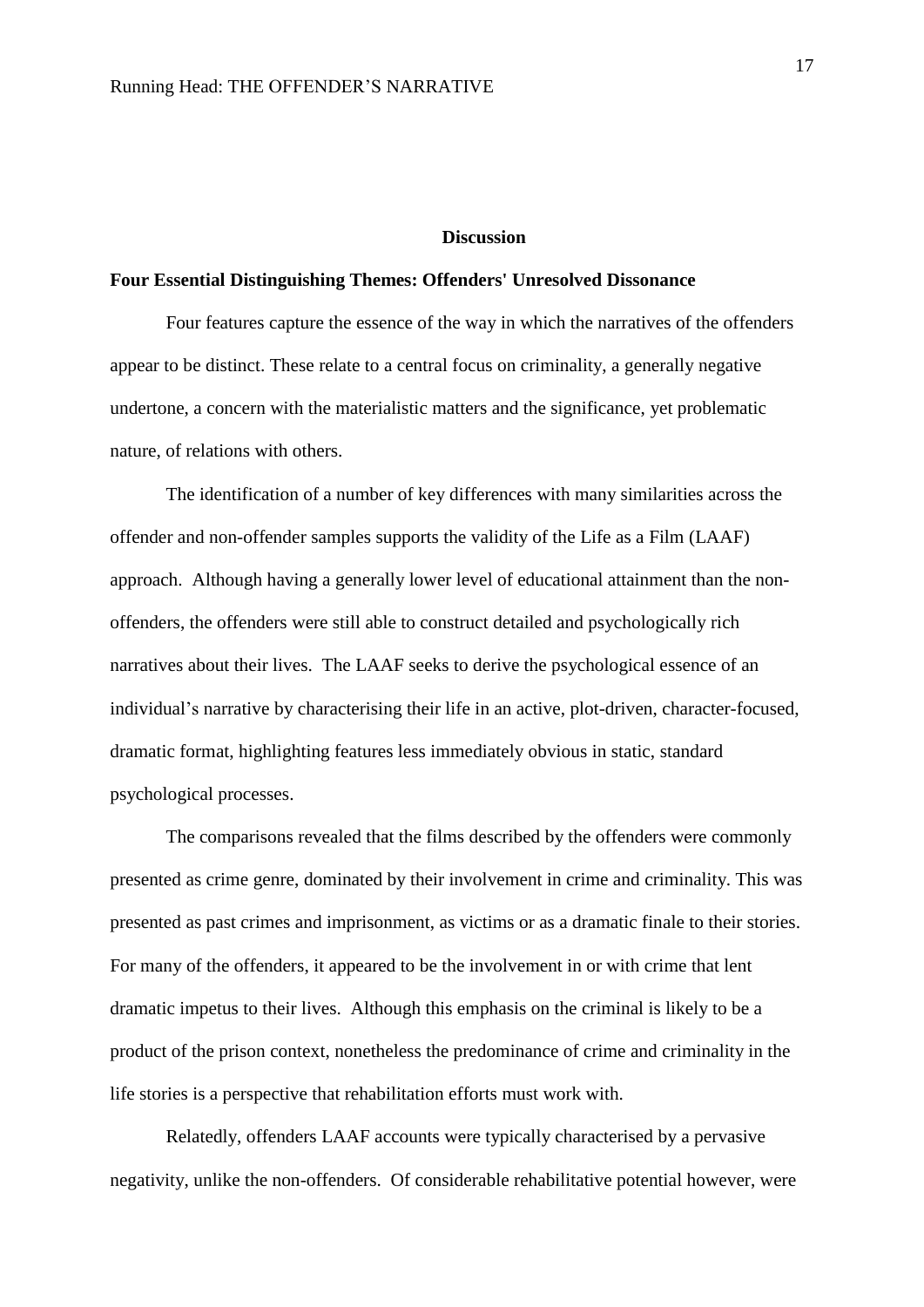#### Running Head: THE OFFENDER'S NARRATIVE

the exceptions to this. There was an emphasis on self-mastery and potent variants of selfidentity that was particular to offenders. Furthermore, offenders very commonly expressed a belief in an ultimate happy ending not found among the non-offenders. These perspectives offer potential routes for addressing the negativity that characterises offenders' views of their lives.

Alongside this, a third theme focusing on materialism, distinguished offenders stories from non-offenders accounts. Rather than simple financial success, this often took a tangible form, with specific sums of money and particular goods cited by the offenders, which was not seen in the non-offenders' accounts. At odds with this materialistic focus is the significant, yet problematic nature of the offenders' relations with others.

These four themes represent the building blocks of a criminal meta-narrative. Different individual offender narratives will emphasise some components more than others, taking a variety of specific, detailed forms. Contrasting markedly with the offender narrative themes, the non-offenders LAAF accounts were distinct in their emphasis on their lives as generally positive, as Comedies and on their role as a friend.

Taken together the themes that characterise offenders' narratives show a self-concept dominated by criminality, couched in negative terms that focus on material concerns. Yet despite this focus, relations with others are important but typically problematic and described in terms of wrong done and loss. This implies an unresolved dissonance between the need for rewarding engagement with others yet an emphasis on material gains. The unresolved dissonance is further implied in the declarations of potency, happy endings and self-mastery within an overriding negative presentation of their lives.

This fundamental unresolved dissonance emerges through use of the LAAF procedure because of its emphasis on free flowing accounts, structured by the offenders themselves. The complex interplay of concepts that produce the characteristics of dissonance has been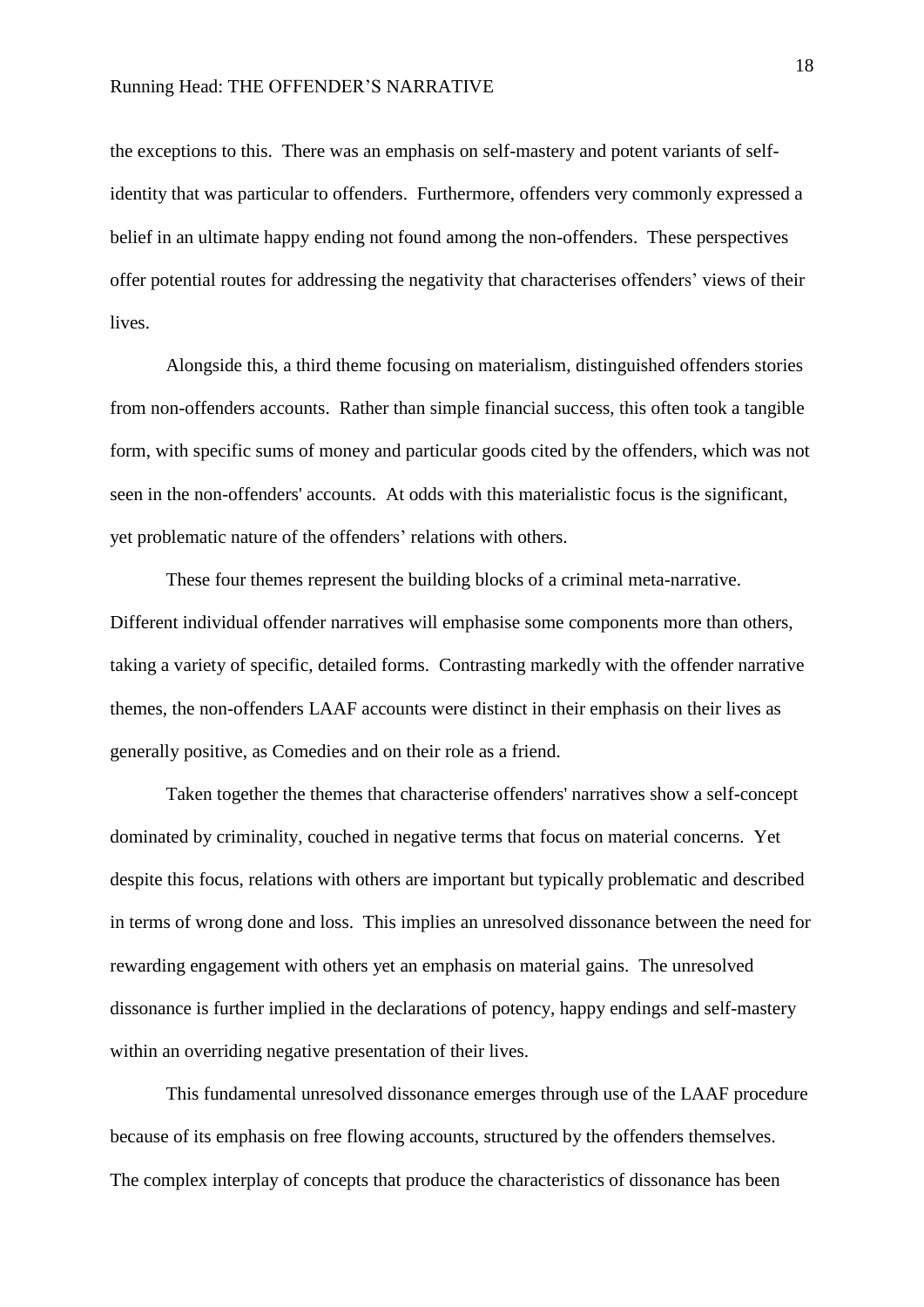#### Running Head: THE OFFENDER'S NARRATIVE

difficult to identify using other procedures. Research on a number of psychological constructs, from self-esteem (Baumeister, Smart & Boden, 1996; Bushman & Baumeister, 1998; Trzesniewski, Donnellan, Moffitt, Robins, Poulton, & Caspi, 2006) to empathy-deficit (Covell & Scalora, 2002; Jolliffe & Farrington, 2007) has not established the particular components that differentiate those involved in crime from those who are not.

Dealing directly with Unresolved Dissonance has considerable rehabilitative potential. Dissonance can lead to both commitment and resistance to change through cognitive, dispositional and environmental influences (Draycott, 2007; 2012). For interventions to be successful a commitment to change by the individual is necessary. The unresolved dissonance identified in the LAAF accounts of the offenders demonstrates aspects of the narrative that may challenge the individual's commitment to change. Canter and Youngs (2012) identify the importance of a more refined understanding of the substantive nature of offenders' narratives in developing the opportunity to use more narrative ideas in treatment; suggesting that *"..framing the therapeutic intervention within the narrative perspective is less threatening and invasive for offenders than a direct confrontation over thought patterns.."* (pg. 272).

However, offenders' narratives revealed through the LAAF do not explain how or why offenders desist from crime but rather reflect the psychological aspects of their experiences that are relevant to desistance which can contribute to rehabilitative practices. The discrepant themes revealed in the unresolved dissonance, such as criminal identity, focus on the materialistic, and problematic relationship are issues to focus on during therapeutic interventions. Ward's 'Good Lives' approach (e.g. Ward, 2010) points to the value of helping offenders to reconstruct their personal narratives. Therefore identifying what areas of the narrative need to be recast is important to making the changes which interventions aim to achieve. What the LAAF offers is a method of self-reflection that allows the offenders to organise their life-story into a meaningful narrative; a similar cognitive process to the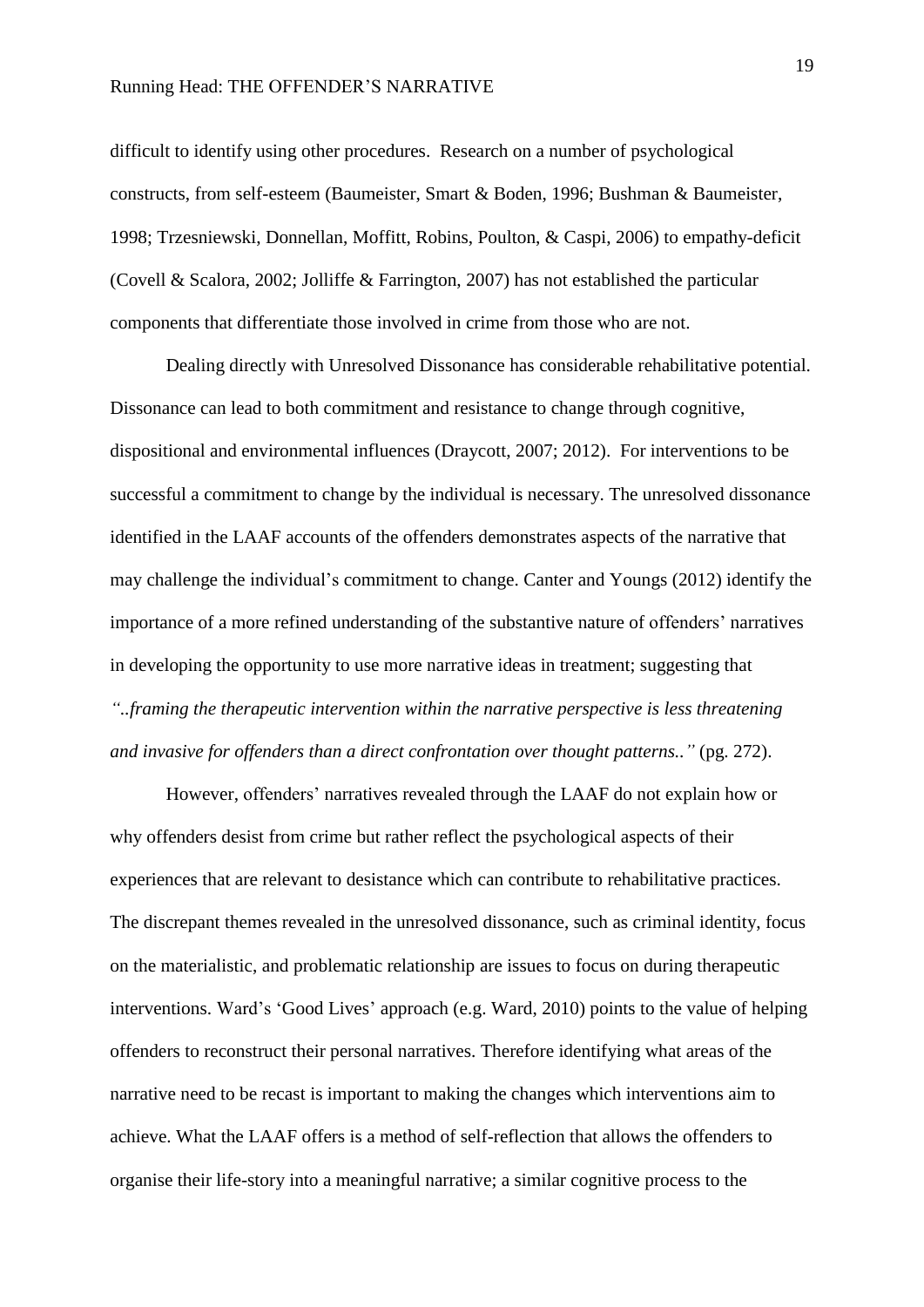developmental ideas of the reflective function (Fonagy & Target, 1997; Fonagy, 2004). The reflective function is method of self-organisation, which Ansbro (2008) argues mirrors the reflective aspects of the narrative approach and is a useful tool when working with offenders.

Narrative approaches are gaining currency within psychiatric and social science discussions of human behaviour (Canter, 2012; Lewis, 2014). The Good Lives approach (e.g. Ward, 2010) has highlighted the potential of helping offenders to develop constructive 'Good Life' narratives. Complementary to this, the present paper suggests some of the particular components of the *destructive* narrative that need to be recast, such as the materialistic focus and the focus on criminality and its dramatic qualities. It offers positive features particular to offenders for rehabilitative efforts to focus on, such as, for example, the highly potent selfidentities as well as the committed belief in a happy ending. But most centrally, it implies a systemic reconstruction of narratives that address the inconsistencies at the heart of the Unresolved Dissonance in offenders' life stories. The LAAF approach may be a useful tool in deriving the essential psychological details of the individual's life narratives and assessing progress in the reconstructive process. Importantly, it does seem to be a technique with which offenders and non-offenders alike can engage.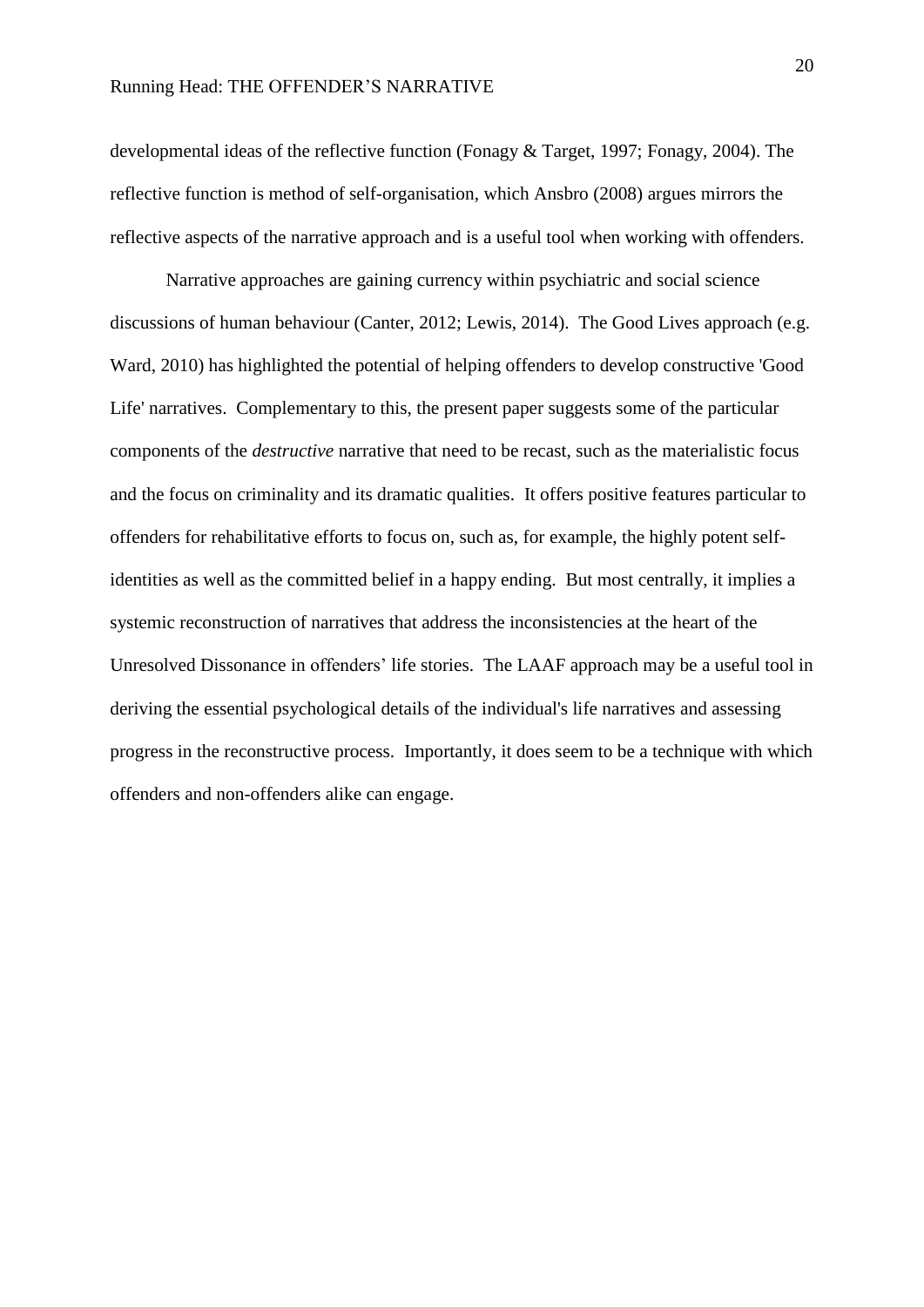#### **References**

- Ansbro, M. (2008). Using attachment theory with offenders. *Probation Journal, 55*, 231-244. doi: 10.1177/0264550508092812.
- Adams, G.R., Munro, B., Munro, G., Doherty-Poirer, M. & Edwards, J. (2005). Identity processing styles and Canadian adolescents' self-reported delinquency. *Identity, 5,* 57- 65. doi:10.1207/s1532706xid0501\_4.
- Bandura, A. (1986). *Social foundation of thought and action: A social Cognitive Theory*. Englewood Cliffs, NJ: Prentice-Hall.
- Bandura, A. (1990). Mechanisms of moral disengagement, In A. Reich (Ed.), *Origins of terrorism; psychologies, ideologies, theologies, sates of mind* (pp. 161–191). New York, NY: Cambridge University Press.
- Banerjee, M., Capozzoli, M., McSweeney, L., & Sinha, D. (1999). Beyond Kappa: A review of inter-rater agreement measures. *The Canadian Journal of Statistics, 27*(1), 3-23. Retrieved from [http://onlinelibrary.wiley.com/doi/10.2307/3315487/pdf.](http://onlinelibrary.wiley.com/doi/10.2307/3315487/pdf)
- Baumeister, R.F., Bushman, B.J. & Campbell, W.K. (2000). Self-esteem, narcissism, and aggression: Does violence result from low self-esteem or from threatened egotism? *Current Directions in Psychological Science, 9*(1), 26-29. doi: 10.1111/1467- 8721.00053.
- Baumeister, R.J. & Leary, M.R. (1995). The need to belong: Desire for interpersonal attachments as a fundamental human motivation. *Psychological Bulletin, 117*(3), 497 – 529.
- Baumeister, R., Smart, L. & Boden, J. (1996). Relation of threatened egotism to violence and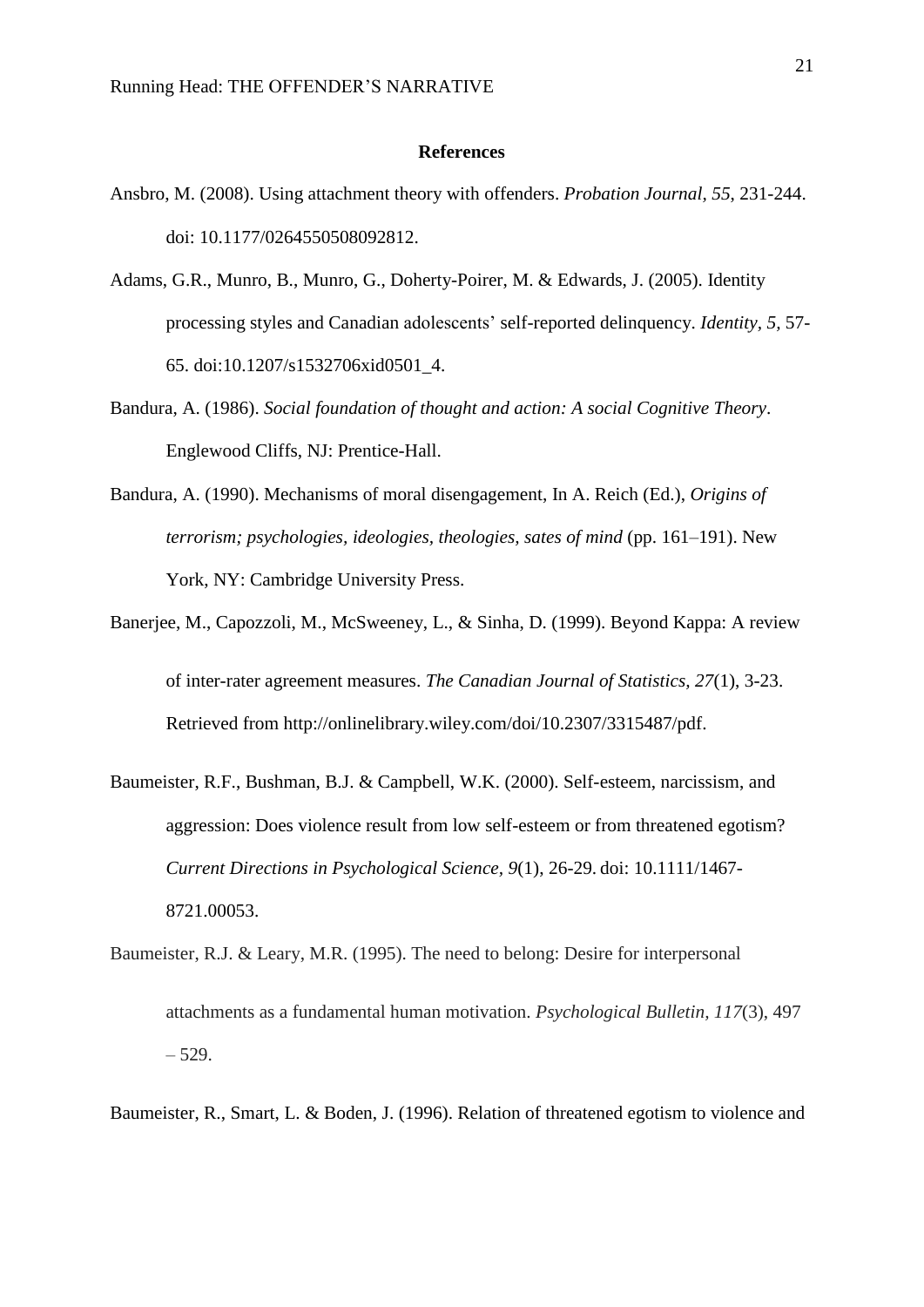aggression: The dark side of high self-esteem. *Psychological Review, 103,* 5-33. doi: [10.1037/0033-295X.103.1.5.](http://psycnet.apa.org/doi/10.1037/0033-295X.103.1.5)

- Bushman, B. & Baumeister, R. (1998). Threatened egotism, narcissism, self-esteem, and direct displaced aggression: Does self-love or self-hate lead to violence? *Journal of Personality and Social Psychology, 75,* 219-229. Retrieved from [http://www](http://www-personal.umich.edu/~bbushman/bb98.pdf)[personal.umich.edu/~bbushman/bb98.pdf.](http://www-personal.umich.edu/~bbushman/bb98.pdf)
- Canter, D. (1994). *Criminal Shadows: Inside the mind of the serial killer.* London, UK: Harper

Collins Publishers.

- Canter, D. (2012). Challenging neuroscience and evolutionary explanation of social and psychological processes. Contemporary Social Science: Journal of the academy of Social Sciences, 7*(2),* 95-115*.* doi:10.1080/21582041.2012.702527.
- Canter, D. V., & Youngs, D. E. (2009). *Investigative Psychology: Offender profiling and the analysis of criminal action.* Chichester, UK: John Wiley & Sons.
- Canter, D. & Youngs, D. (2012). Sexual and violent offender' victim role assignment: A general model of offending style. *Journal of Forensic Psychiatry & Psychology, 23*(3), 297-326. doi: 10.1080/14789949.2012.690102.
- Covell, C. N. & Scalora, M. J. (2002). Empathic deficits in sexual offenders: An integration of affective, social, and cognitive constructs. *Aggression and Violent Behaviour, 7*(3), 251-270. doi.org/10.1016/S1359-1789(01)00046.

Draycott, S. (2007). Hunting the shark: The concept of motivation. *Issues in Forensic Psychology*. 7, 26-33.

Draycott, S. (2012). Dissonance, resistance and commitment: A pilot analysis of moderate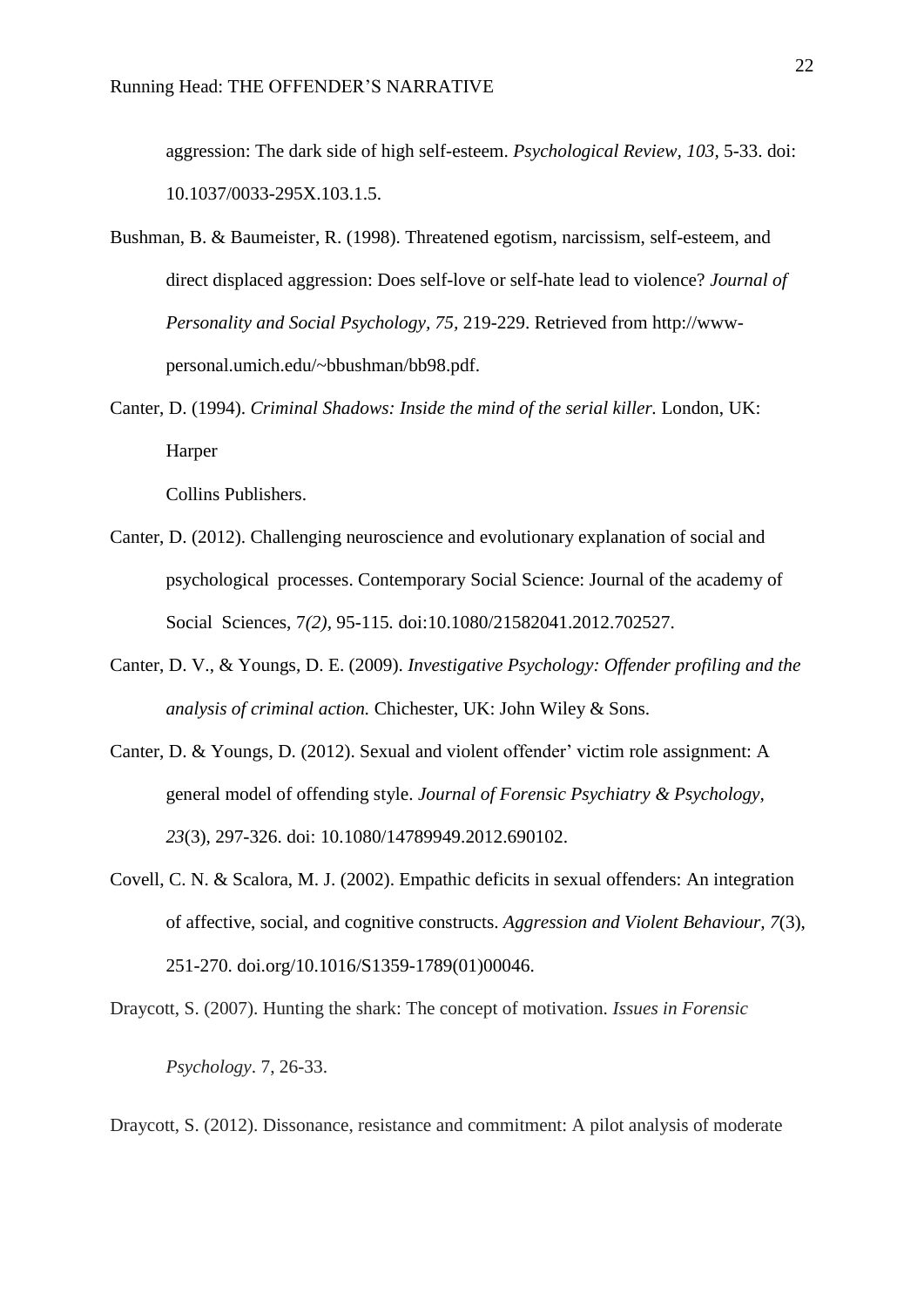meditation relationships. *Criminal Behaviour and Mental Health*. 22, 181-190. DOI: 10.1002/cbm.1830.

- Fonagy, P. (2004). The developmental roots of violence in the failure of mentalization. In F. Pfafflin & G. Adshead (Eds.), *A Matter of Security: The Application of Attachment Theory to Forensic Psychiatry and Psychotherapy* (pp. 13-56). London, UK: Jessica Kingsley.
- Fonagy, P. & Target, M. (1997). Attachment and reflective function: Their role in selforganisation. Developmental and psychopathology, 9, 679-700.
- Frye, N. (1957). *Anatomy of Criticism: Four essays.* Princeton, NJ: Princeton University Press.
- Hankiss, A. (1981). On the mythological rearranging of one's life history. In D, Bertaux (Eds.), *Biography and Society: The life history approach in the social sciences* (pp. 203-209). Beverly Hills, CA: Sage.
- Hogg, M. A., Terry, D. J. & White, K. M. (1995). A tale of two theories: A critical comparison of identity theory with social identity theory. *Social Psychology Quarterly, 58*(4), 255-269.
- Jolliffe, D. & Farrington, D.P. (2007). Examining the relationship between low empathy and self-reported offending. Legal and Criminological Psychology, 12(2), 265-286. doi: 10.1348/135532506X147413.
- Lewis, B. (2014). Taking a narrative turn in psychiatry. *The Lancet, 383*(9911), 22-23. doi:10.1016/S0140-6736(13)62722-1.

Maruna, S. (2001). *Making Good: How ex-convicts reform and rebuild their lives.*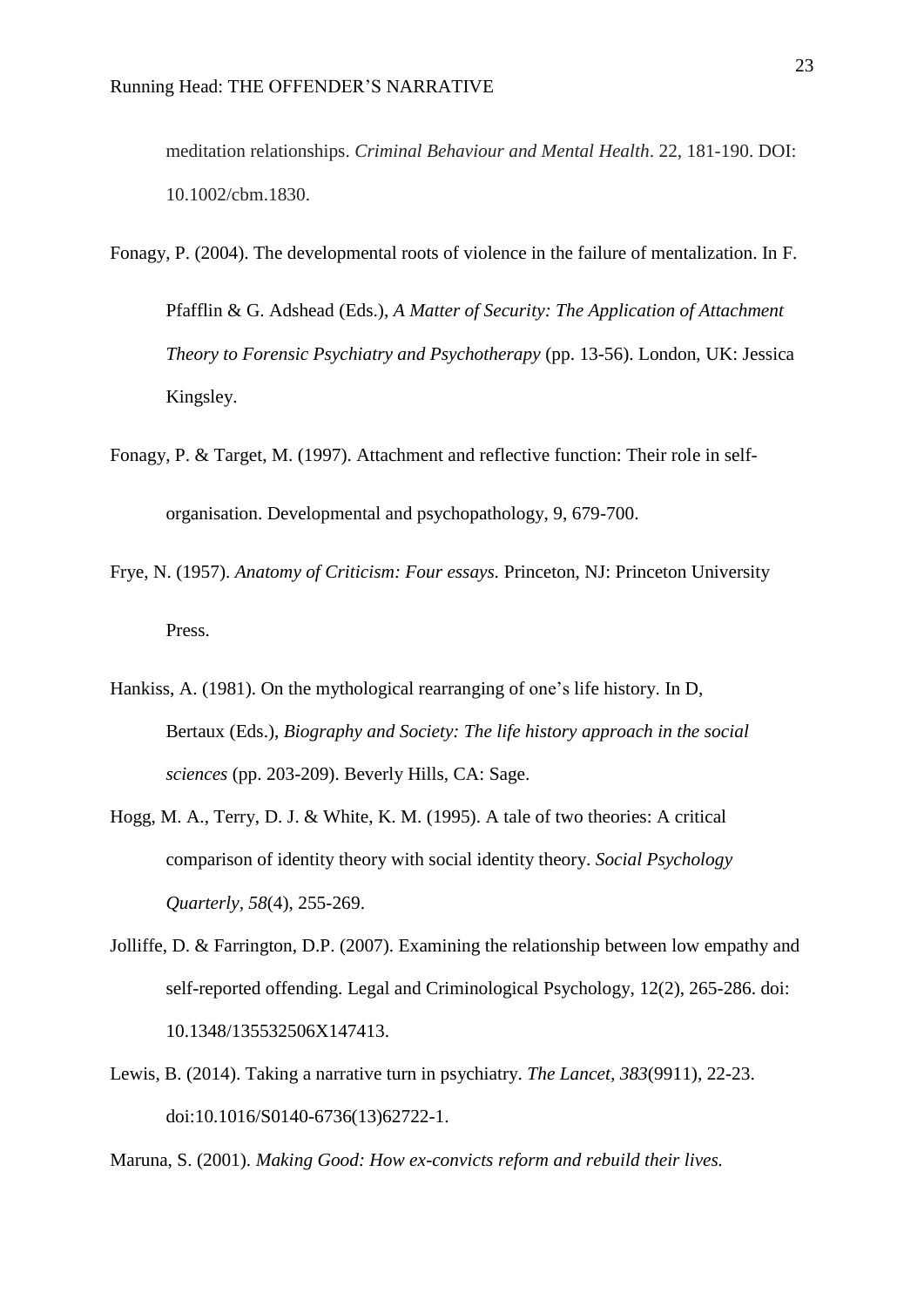Washington, DC: American Psychological Association.

- McAdams, D. P. (1993). *The Stories We Live By: Personal myths and the making of the self*. New York, NY: William Morrow & Company.
- McAdams, D. P. (2009). *The Person: An introduction to the science of personality psychology*. New York: Wiley & Sons Ltd.
- McAdams, D., Diamond, A., St. Aubin, E. & Mansfield , E. (1997). Stories of commitment: The psychosocial construction of generative lives. Journal of Personality and Social Psychology, 72(3), 678-694. DOI: 10.1037/0022-3514.72.3.678.
- Miller, K., & Treacher, A. (1981). Delinquency: A personal construct theory approach. In: Bonarius H. Holland R. Rosenberg S. (Eds.) *Personal construct psychology: Recent advances in theory and practice* (pp.241-249)*.* London, UK: Macmillan Publishing.
- Presser, L. (2010). Collecting and analysing the stories of offenders. *Journal of Criminal Justice Education, 21*(4), 431-446. doi: 10.1080/10511253.2010.516563.
- Russell, J. A. (1997). How shall an Emotion be called? In R. Plutchik & H.R. Conte (Eds.),*Circumplex Models of Personality and Emotions* (pp. 221-244). Washington, D.C: American Psychological Association.
- Sandberg, S. (2009). A narrative search for respect. *Deviant Behaviour, 30*(6), 487-510. doi:10.1080/01639620802296394
- Sykes, G. M., & Matza, D. (1957). Techniques of neutralization: A theory of delinquency. *American Sociological Review,22*(6), 664-670. Retrieved from [http://www.socqrl.niu.edu/miller/courses/soci380/sykes&matza.pdf.](http://www.socqrl.niu.edu/miller/courses/soci380/sykes&matza.pdf)

Trzesniewski, K.H., Donnellan, B.M., Moffitt, T.E., Robins, R.W., Poulton, R., Caspi, A.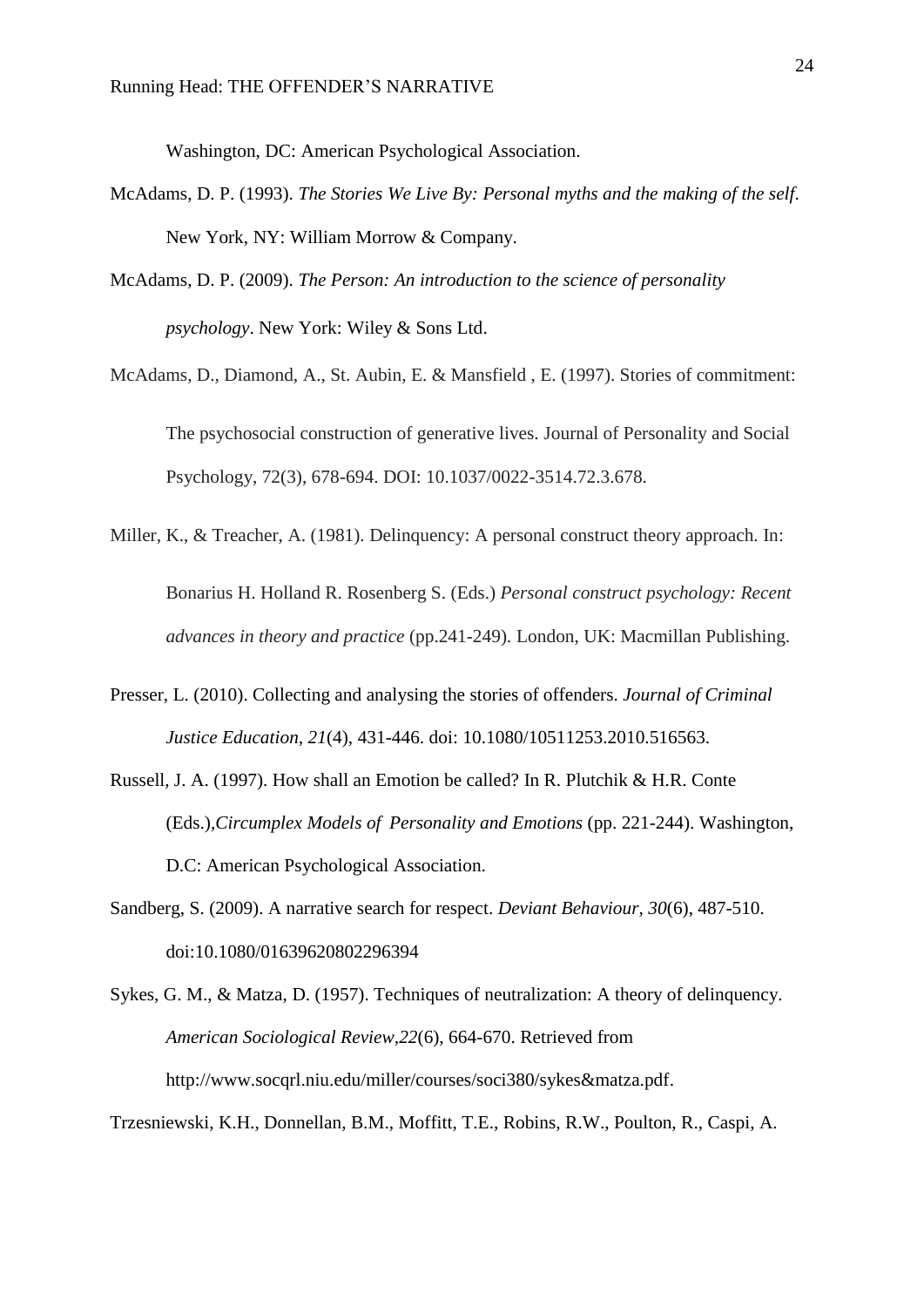(2006). Low self-esteem during adolescence predicts poor health, criminal behaviour, and limited economic prospects during adulthood. *Developmental Psychology, 42*(2), 381-390. doi: [10.1037/0012-1649.42.2.381.](http://psycnet.apa.org/doi/10.1037/0012-1649.42.2.381)

- Ward, T. (2010). The good lives model of offender rehabilitation: Basic assumptions, etiological commitments, and practice implications. In McNeill, F., Raynor, P., & Trotter, C. (Eds.). *Offender Supervision: New Directions in Theory, Research and Practice* (pp41-64). Devon, UK: Willan Publishing.
- Ward, T. (2012). Commentary: Narrative identity and Forensic Psychology: A commentary on Youngs and Canter. *Legal and Criminological Psychology, 17*(2), 250-261. doi: 10.1111/j.2044-8333.2011.02028.
- Ward, T. & Marshall, W. L. (2007). Narrative identity and offender rehabilitation. *International Journal of Offender Therapy and Comparative Criminology, 51*, 279- 297. doi: 10.1177/0306624X06291461.
- Youngs, D. E., & Canter, D. V. (2011) Narrative roles in criminal action: An integrative framework for differentiating offenders. *Journal or Legal and Criminological Psychology, 16*(2), 99-119. doi: 10.1111/j.2044-8333.2011.02011.
- Youngs, D. E., & Canter, D. V. (2012). Offenders crime narratives as revealed by the Narrative Roles Questionnaire. *International Journal of Offender Therapy and Comparative Criminology*, 1-23 doi:10.1177/0306624X11434577.
- Zechmeister, J. S., & Romero, C. (2002). Victim and offender accounts of interpersonal conflict: Autobiographical narratives of forgiveness and unforgiveness. *Journal of Personality and Social Psychology, 82,* 675-686. doi: [10.1037/0022-3514.82.4.675.](http://psycnet.apa.org/doi/10.1037/0022-3514.82.4.675)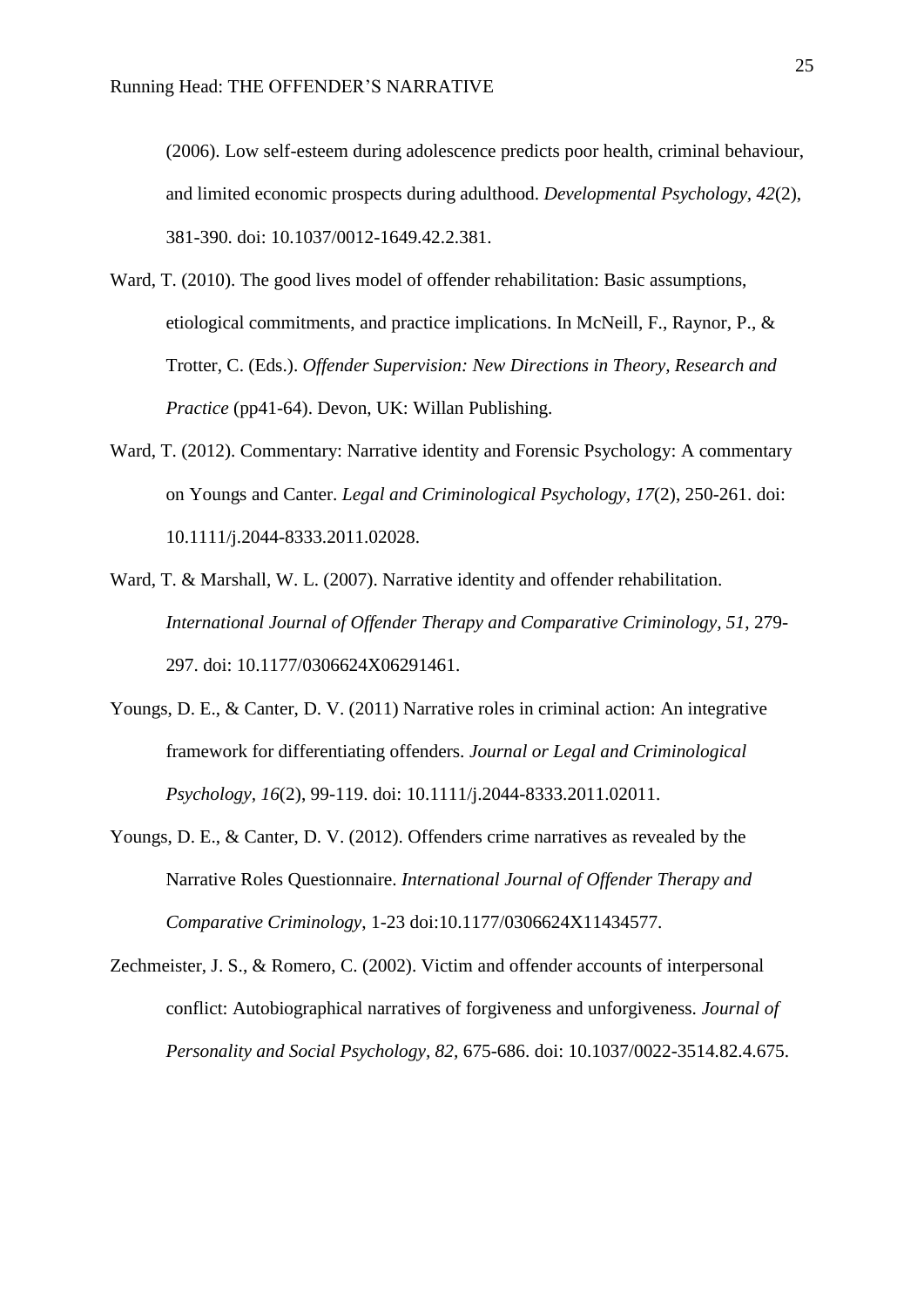## *Means and Standard Deviations for Comparisons of Psychological Complexity in LAAF*

*Responses with t-test Results*

|                                    | <b>Offenders</b> | Non-Offenders   |
|------------------------------------|------------------|-----------------|
| Distinct psychological ideas       | 4.67(2.76)       | $3.63(1.96)$ ** |
| Distinct events cited              | 2.6(2.48)        | $2(1.64)$ ***   |
| Number of people                   | 2.2(1.63)        | $1.5(1.56)$ **  |
| Distinct beginning, middle and end | 22 $(36.1\%)^X$  | 13 $(14.4\%)^X$ |
| components                         |                  |                 |
| Roles for characters               | 13 $(21.3\%)^X$  | $6(6.7\%)^X$    |
|                                    |                  |                 |

*Note*. \*\*p<.01,\*\*\*p<.001. <sup>X</sup> frequencies of occurrence tested using Chi-square.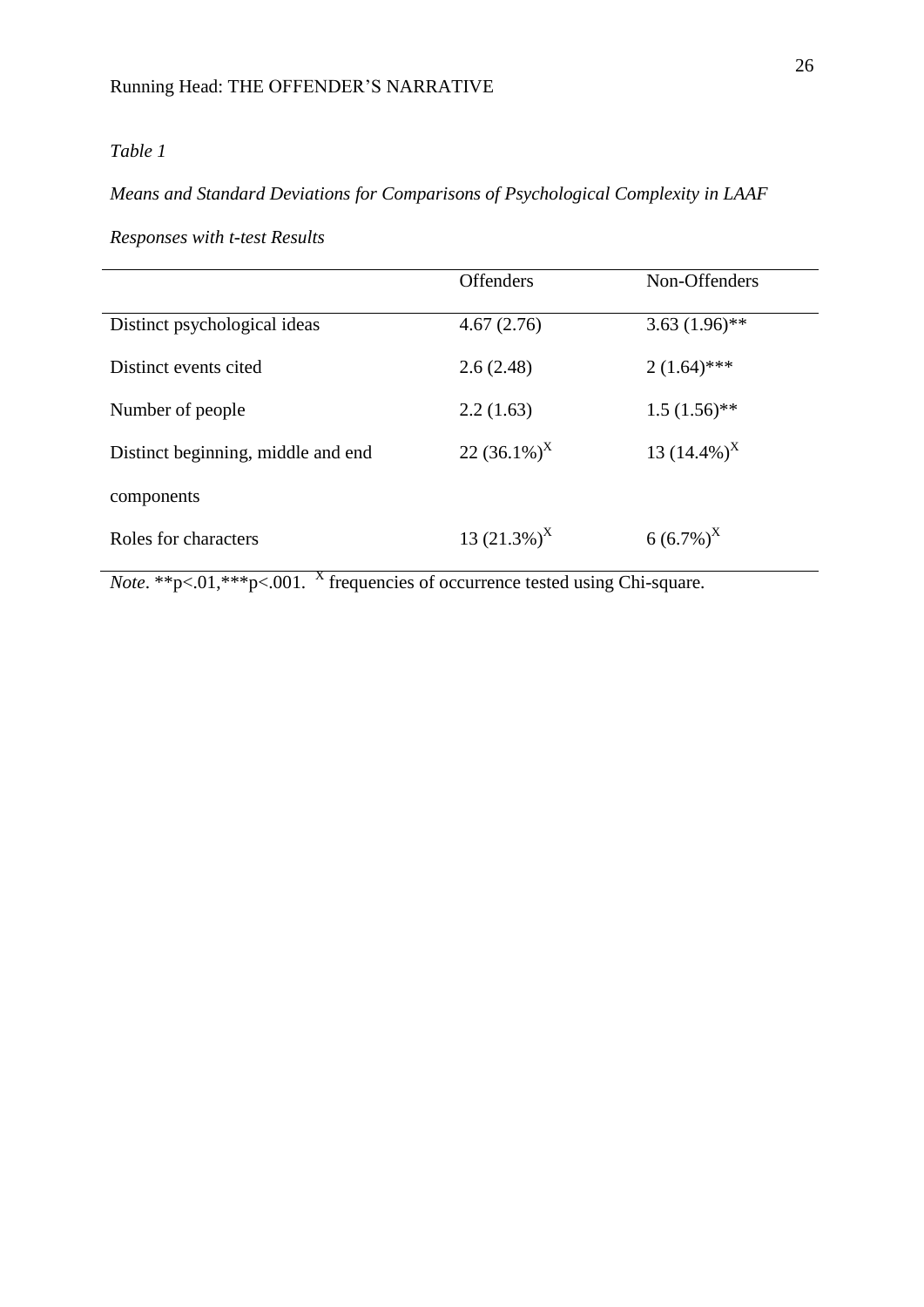*Comparisons of Implicit Psychological Content in LAAF Responses with Chi-Square Result*

|                             | <b>Offenders</b> | Non-Offenders               |
|-----------------------------|------------------|-----------------------------|
| <b>Generic Presentation</b> |                  |                             |
| Crime                       | 13 (21%)         | $2(2.2\%)$ <sup>+***</sup>  |
| Tragedy                     | 12 (19.7%)       | $3(3.3\%)$ <sup>+**</sup>   |
| Focal content               |                  |                             |
| Doing Crime                 | $33(54.1\%)$     | $12(26.8\%)$ <sup>X</sup> * |
| Imprisonment                | 29(47.5%)        | $2(2.2\%)^{**}$             |
| Victim of Crime             | $9(14.8\%)$      | $2(2.2\%)$ <sup>+**</sup>   |
|                             |                  |                             |

*Note*. \*p<.05, \*\*p<.01, \*\*\*p<.001. <sup>X</sup> frequencies of occurrence tested using Chi-square.

+frequencies of occurrence tested using Fishers exact test.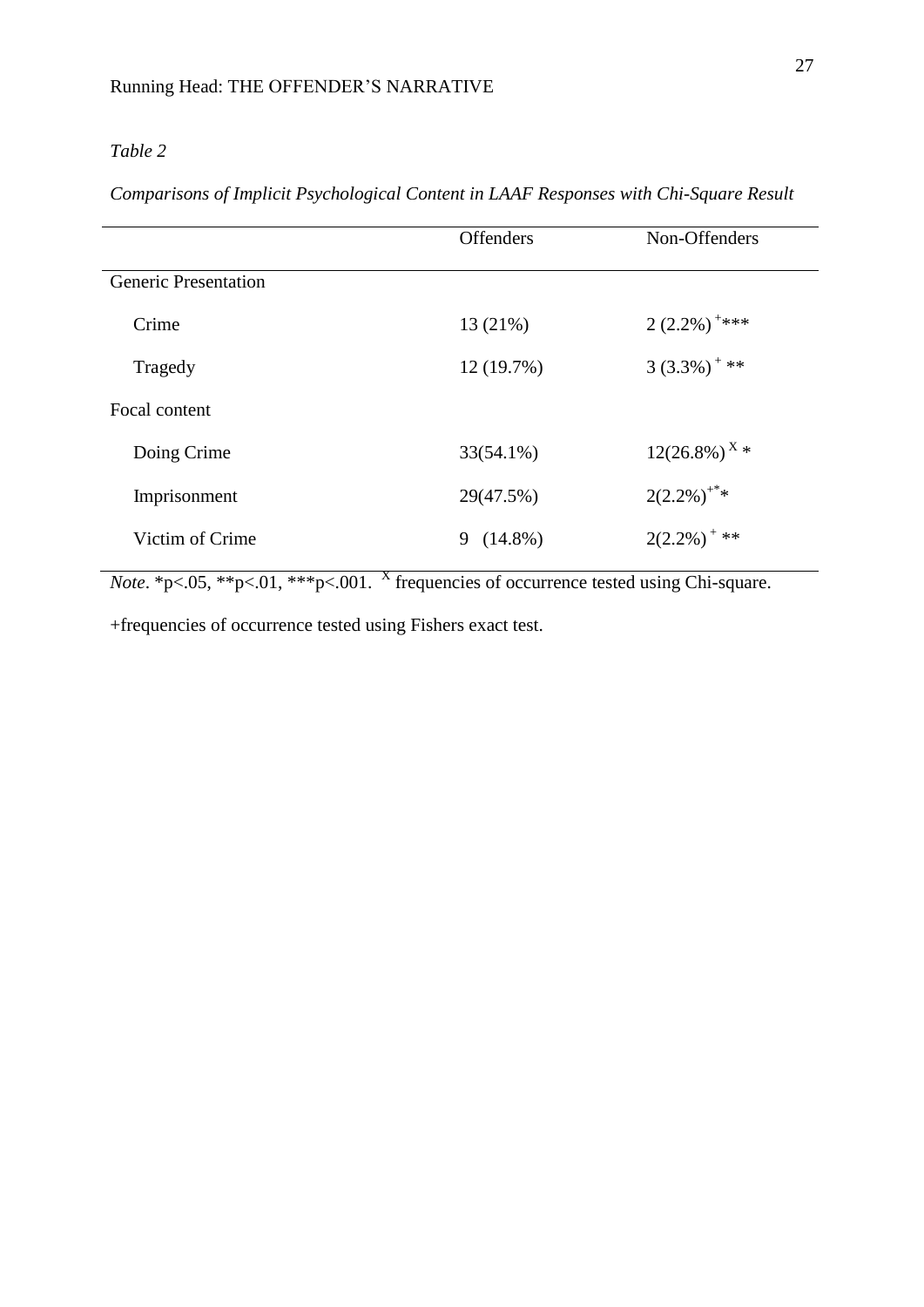*Comparisons of Explicit Psychological Processes in LAAF Responses with Chi-Square Result*

|                                          | <b>Offenders</b>            | Non-Offenders              |
|------------------------------------------|-----------------------------|----------------------------|
| <b>Emotional content</b>                 |                             |                            |
| Negative tone                            | 35 (57.4%)                  | 20 $(22.2\%)^{\text{X}*}$  |
| Aroused negative                         | 13 (21.3%)                  | $4(4.4\%)$ <sup>+**</sup>  |
| Hostility towards others                 | $9(14.8\%)$                 | $2(2.2\%)$ <sup>+**</sup>  |
| Contamination theme                      |                             |                            |
| General contamination                    | 23 (37.7%)                  | $5(5.6\%)$ <sup>X*</sup>   |
| Victimisation                            | 11 $(18\%)$ <sup>+***</sup> |                            |
| Disappointment                           | $10(16.4\%)$                | $1(1.1\%)$ <sup>+***</sup> |
| Loss of significant other                | $9(14.8\%)$                 | $1(1.1\%)$ <sup>+***</sup> |
| Physical/psychological illness or injury | $6(9.8\%)$                  | $1(1.1\%)^{**}$            |

*Note*.  $*_{p<.05}$ ,  $*_{p<.01}$ ,  $*_{p<.001}$ . *X* frequencies of occurrence tested using Chi-square.

+frequencies of occurrence tested using Fishers exact test.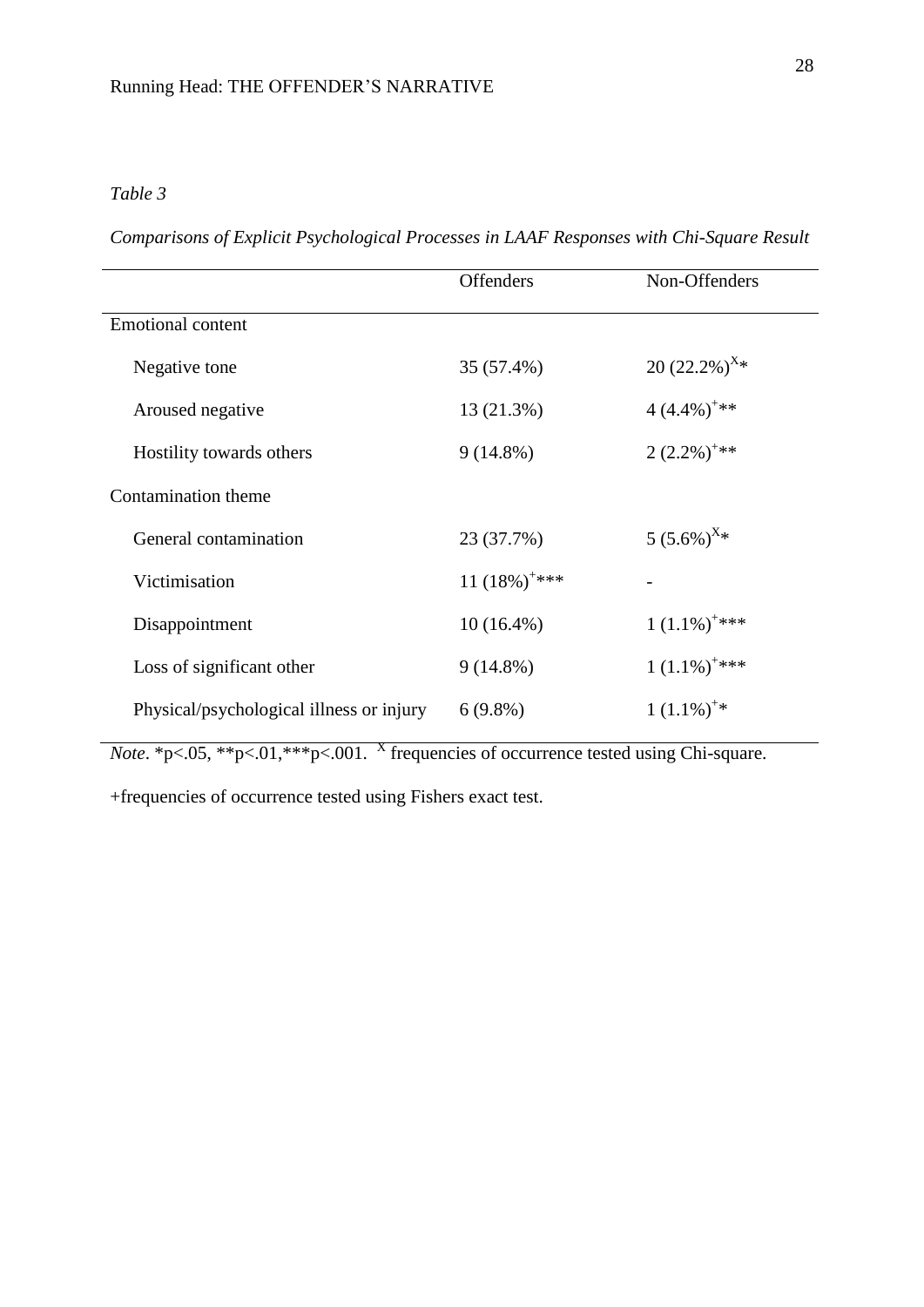*Comparisons of Agency Revealing Self-Mastery in LAAF Responses with Chi-Square Result*

|                        | <b>Offenders</b> | Non-Offenders               |
|------------------------|------------------|-----------------------------|
| Agency                 |                  |                             |
| Self-mastery           | 14(23%)          | $6(6.7\%)^{X_{**}}$         |
| Identity - protagonist |                  |                             |
| Escapist               | $10(16.4\%)$     | 5 $(5.6\%)$ <sup>X***</sup> |

*Note*. \*\*p<.01,\*\*\*p<.001. <sup>X</sup> frequencies of occurrence tested using Chi-square.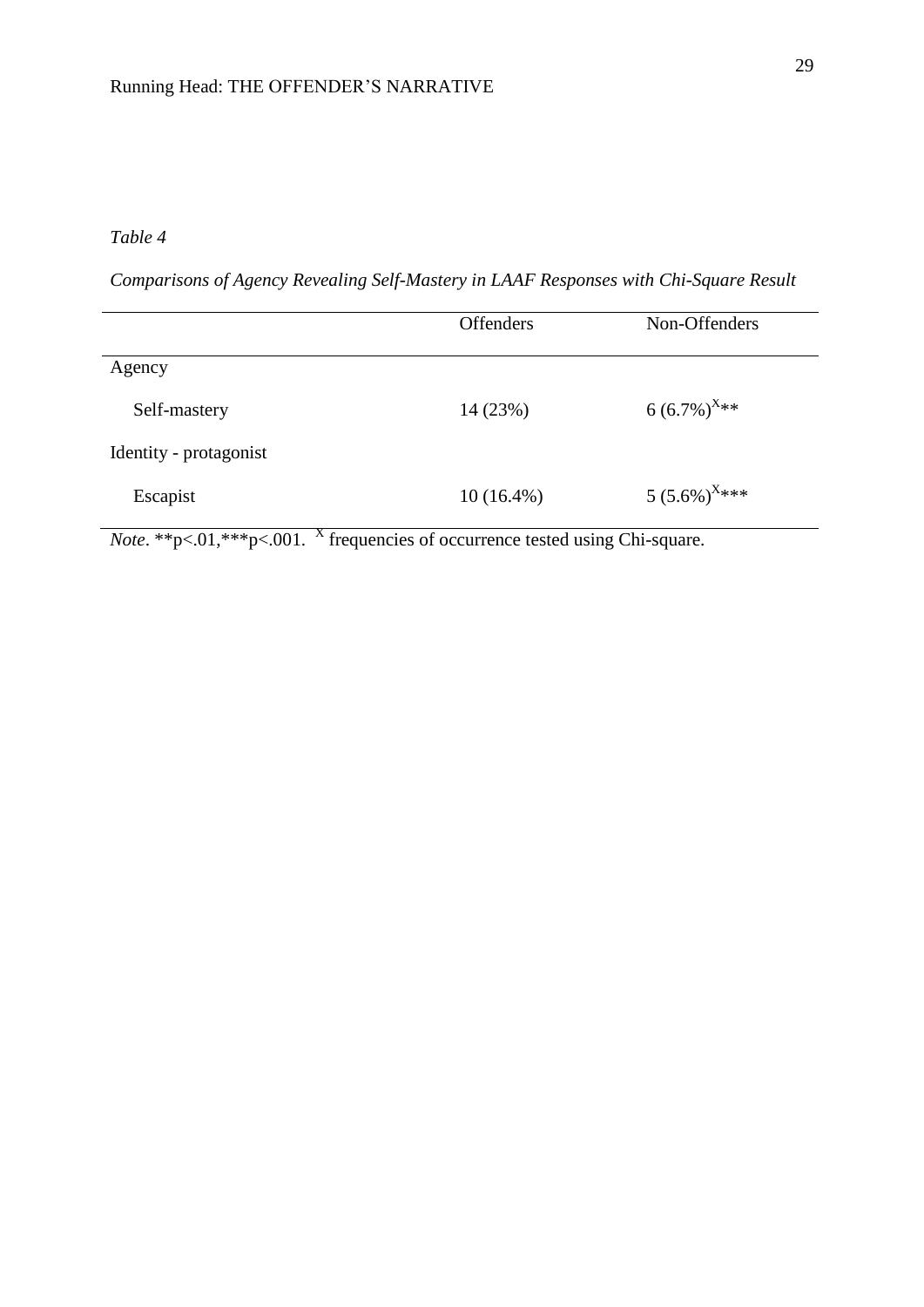*Comparisons of the Justifications used in LAAF Responses with Chi-Square Result*

|                             | <b>Offenders</b>          | Non-Offenders              |
|-----------------------------|---------------------------|----------------------------|
| Denial of responsibility    | 20 (32.8%)                | $1(1.1\%)$ <sup>+***</sup> |
| Assume the role of victim   | $15(24.6\%)$              | 6 (6.7%) <sup>X</sup> **   |
| Diffusion of responsibility | 8 (13.1%)                 | $2(2.2\%) +$ *             |
| Distorting the consequence  | $5(8.2\%)$ <sup>+**</sup> |                            |
| Condemnation of condemners  | $4(6.6\%)$ <sup>+*</sup>  | -                          |

*Note*.  $p \leq 5$ ,  $\frac{p}{5}$ ,  $\frac{p}{5}$ ,  $\frac{p}{100}$ ,  $\frac{p}{100}$ ,  $\frac{X}{Y}$  frequencies of occurrence using Chi-square.

+ frequencies of occurrence tested using Fishers Exact Test.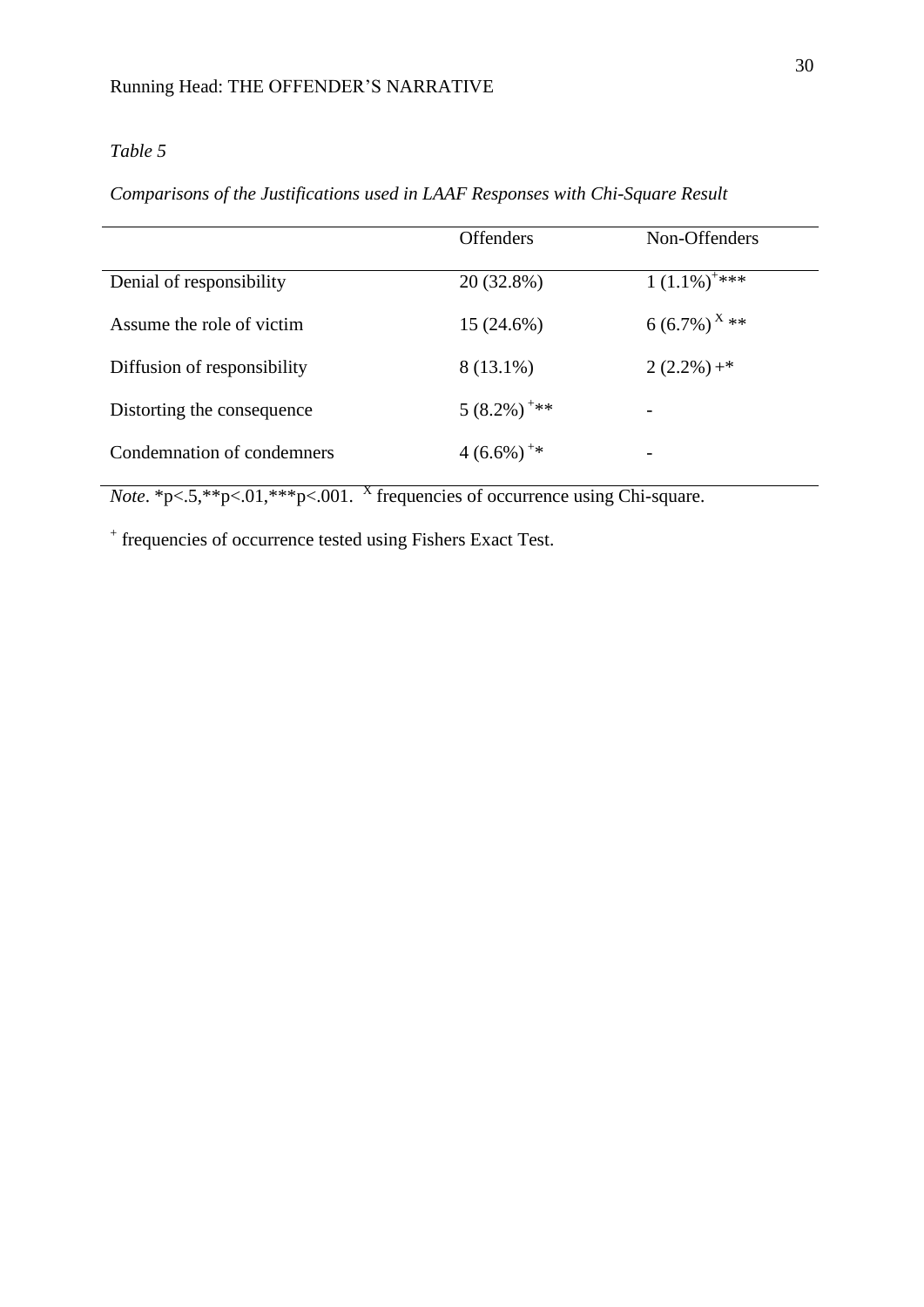*Comparisons of the Materialistic Components in LAAF Responses with Chi-Square Result*

|                                | <b>Offenders</b> | Non-Offenders                 |
|--------------------------------|------------------|-------------------------------|
| Material/financial gain        | $16(26.2\%)$     | 10 $(11.1\%)$ <sup>X***</sup> |
| Tangible rewards/ acquisitions | 13 (21.3%)       | $2(2.2\%)$ <sup>+***</sup>    |
| Material success               | 12(19.7%)        | $5(5.6\%)$ <sup>X</sup> **    |

*Note*.  $p \leq 0.05$ ,  $p \leq 0.01$ ,  $p \leq 0.001$ . X frequencies of occurrence tested using Chi-square.

+ frequencies of occurrence tested using Fishers Exact Test.